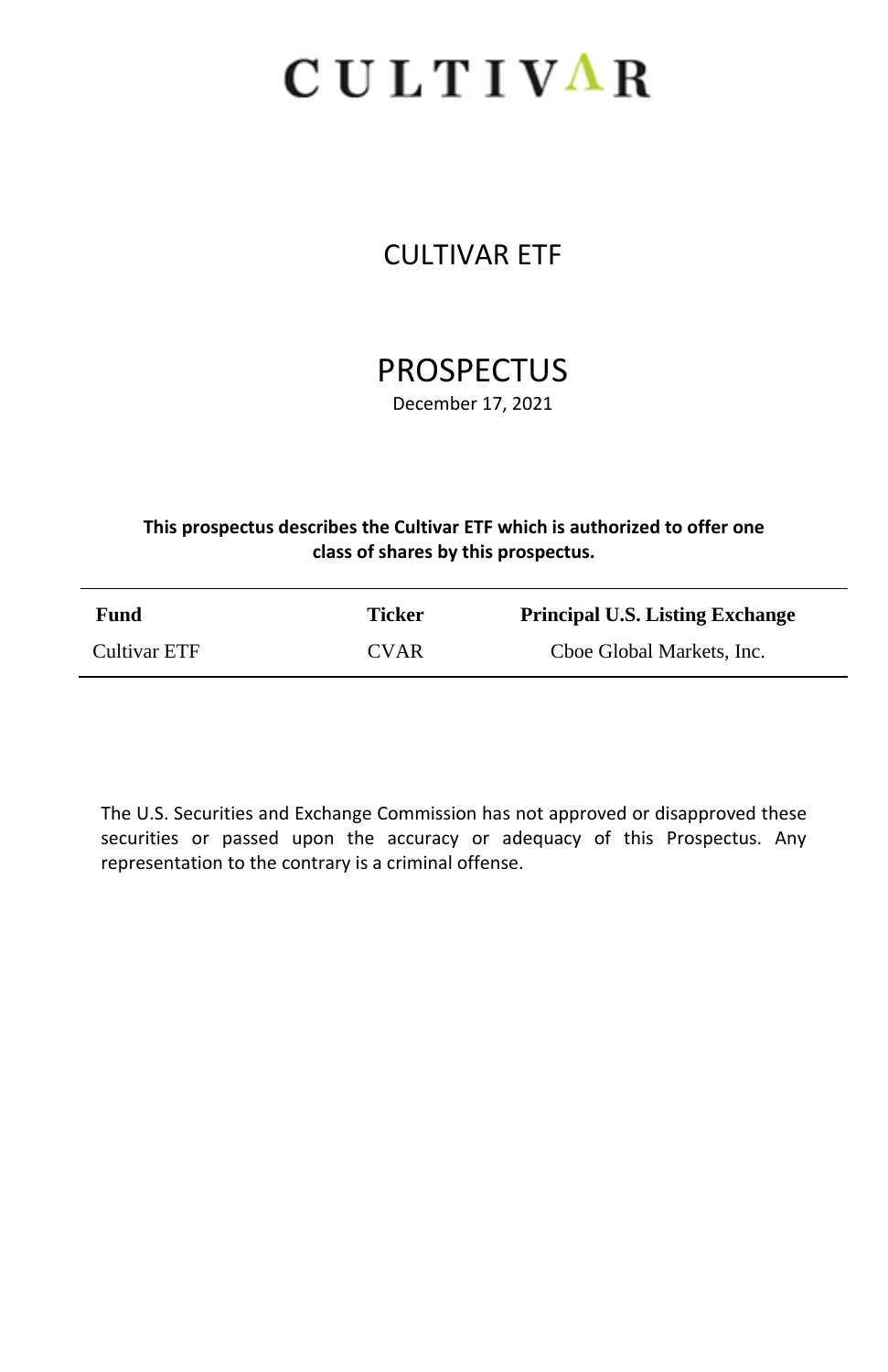## **TABLE OF CONTENTS**

| ADDITIONAL INFORMATION ABOUT THE FUND'S INVESTMENTS  7 |  |
|--------------------------------------------------------|--|
|                                                        |  |
|                                                        |  |
|                                                        |  |
|                                                        |  |
| FREQUENT PURCHASES AND REDEMPTIONS OF FUND SHARES  17  |  |
| DIVIDENDS, OTHER DISTRIBUTIONS AND TAXES 18            |  |
|                                                        |  |
|                                                        |  |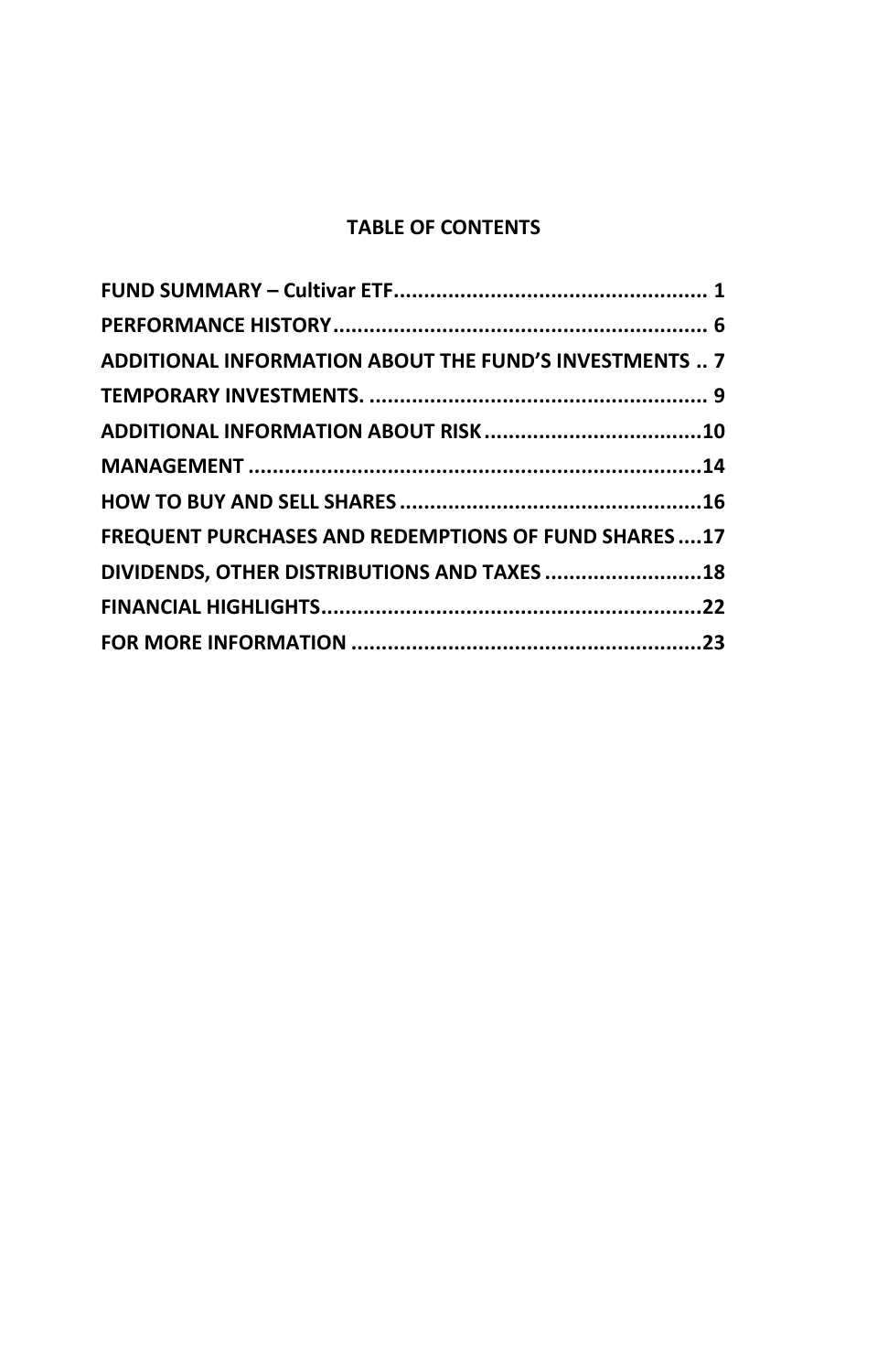# <span id="page-2-0"></span>**FUND SUMMARY – Cultivar ETF**

#### Investment Objective

The Cultivar ETF (the "Fund") seeks long-term capital appreciation.

#### Fees and Expenses of the Fund

This table describes the fees and expenses that you may pay if you buy, hold and sell shares of the Fund. Investors purchasing shares on a national securities exchange, national securities association, or over-the-counter trading system where shares may trade from time to time (each, a "secondary market") may be subject to customary brokerage commissions charged by their broker that are not reflected in the table and example set forth below.

| <b>Annual Fund Operating Expenses</b>                                             |          |  |  |
|-----------------------------------------------------------------------------------|----------|--|--|
| (expenses that you pay each year as a percentage of the value of your investment) |          |  |  |
| Management Fee <sup>(1)</sup>                                                     | 0.87%    |  |  |
| Other Expenses <sup>(2)</sup>                                                     | $0.00\%$ |  |  |
| <b>Total Annual Fund Operating Expenses</b>                                       | 0.87%    |  |  |

(1) Under the Investment Advisory Agreement, Cultivar Capital, Inc., at its own expense and without reimbursement from the Fund, pays all of the expenses of the Fund, excluding the advisory fees, interest expenses, taxes, acquired fund fees and expenses, brokerage commissions and any other portfolio transaction related expenses and fees arising out of transactions effected on behalf of the Fund, credit facility fees and expenses, including interest expenses, and litigation and indemnification expenses and other extraordinary expenses not incurred in the ordinary course of the Fund's business.

 $(2)$  Other Expenses are estimated for the Fund's initial fiscal year.

#### **Example**

This example is intended to help you compare the cost of investing in the Fund with the cost of investing in other funds. The example assumes that you invest \$10,000 in the Fund for the time periods indicated and then redeem all of your shares at the end of those periods. The example also assumes that your investment has a 5% return each year and that the Fund's operating expenses remain the same. Although your actual costs may be higher or lower, based on these assumptions your costs would be:

| Name of Fund        | 'Year | 3 Years |
|---------------------|-------|---------|
| <b>Cultivar ETF</b> | \$89  | \$278   |

#### Portfolio Turnover

The Fund pays transaction costs, such as commissions, when it buys and sells securities (or "turns over" its portfolio). A higher portfolio turnover rate may indicate higher transaction costs and may result in higher taxes when Fund shares are held in a taxable account. These costs, which are not reflected in annual fund operating expenses or in the example, affect the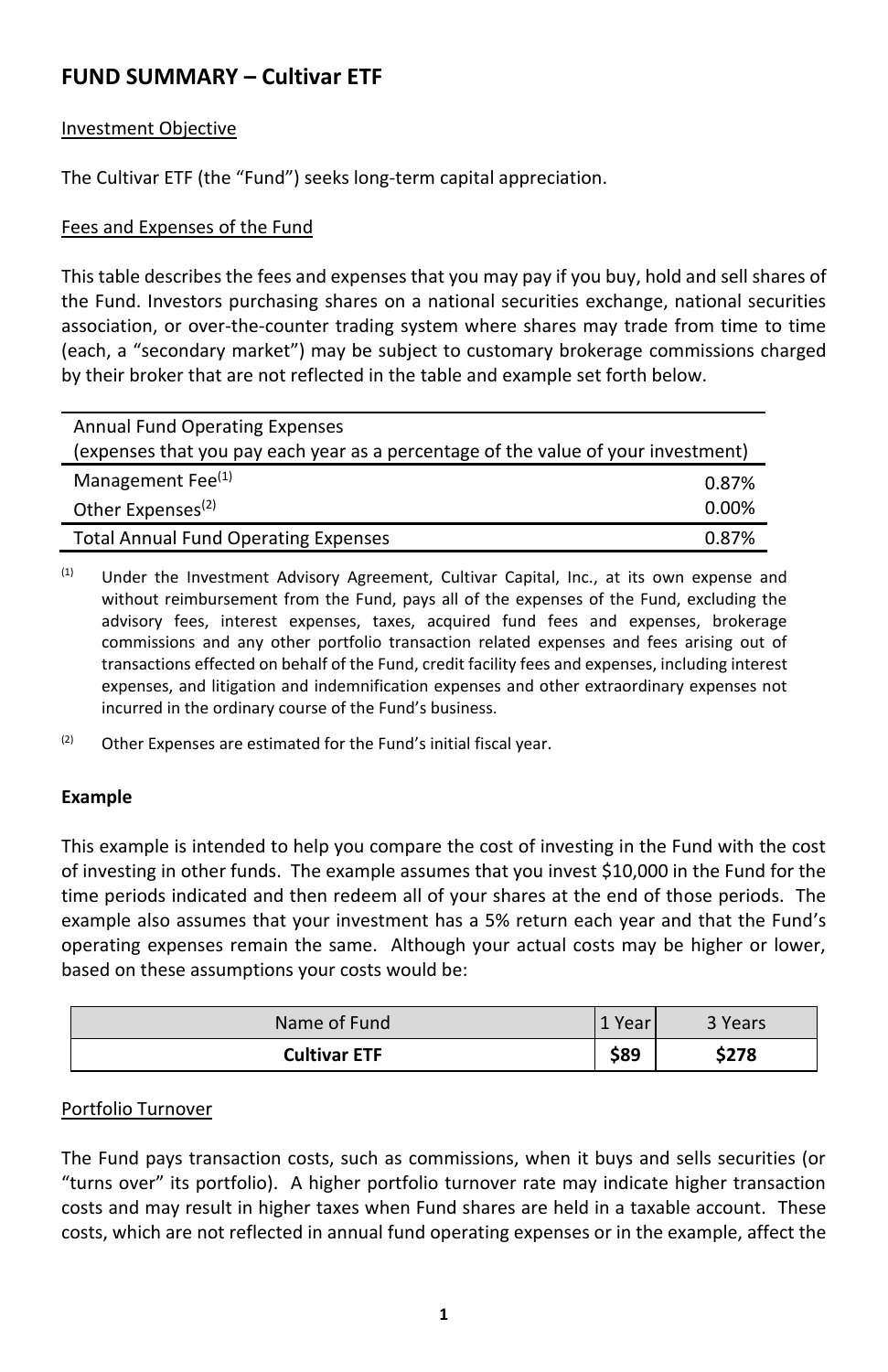Fund's performance. As of the date of this Prospectus, the Fund has not yet commenced operations and therefore does not have any portfolio turnover information available.

#### Principal Investment Strategies

The Fund is an actively managed exchange traded fund ("ETF") that seeks to build a portfolio of approximately 50 to 100 securities across a broad spectrum of market capitalizations and sectors.

The Fund may at times take larger positions (greater than 5%) in certain holdings and/or sectors when its research and valuation models indicate that such investments are appropriate. As a result, the Fund will operate as a "non-diversified" fund, which means it can invest in fewer securities at any one time than a diversified fund.

To achieve its investment objective, the Fund invests primarily in equity securities traded on U.S. exchanges of any size that the Fund's investment adviser, Cultivar Capital, Inc. (the "Adviser"), believes are under-valued, or under-appreciated, by other participants in the broader equity market. In selecting securities for the Fund, the Adviser screens on an ongoing basis the Fund's investment universe seeking such securities using an initial valuation assessment that is primarily quantitative, based on cash flow. The Adviser's discounted cash flow model uses several key inputs to assess each security's estimated intrinsic value. The key inputs include a conservative annual cash flow assumption, a desired rate of return, and an average growth rate for the security as implied by the market historically. Intrinsic value is a concept that refers to what the Adviser estimates a company is "really" worth. The Adviser generally purchases companies when they are at a 20 to 40 percent discount to their calculated intrinsic value. The securities considered in the Fund's investment universe include common stock, depositary receipts traded on U.S. exchanges that represent ownership of a foreign company but offer the liquidity and ease of accessibility provided by a U.S. exchange, and real estate investment trusts ("REITs").

Following the initial quantitative process, individual securities that appear to have discounted valuations go through a multi-layered review within the Adviser's portfolio management team, first by an Investment Sub-Committee and then the full Investment Committee, which each makes a fuller assessment of the company's valuation and thus its future investment return prospects. This process sets a buy and sell target for each security. The buy target price will be set at some discount to the assessed intrinsic value for each security based on the portfolio management team's overall analysis. In setting this discounted buy price, an assessment is made of the security's relative risk and uncertainty of its future cash flows.

The sell target price for a security may be at the higher end of this range because the Adviser expects the calculated quantitative value of such companies to move higher as more current financial information becomes available. Conversely, the sell target price for a security may be set to the lower end of the quantitative fair value range because it is deemed more volatile, less certain in its financial outcome, or was purchased at a more significant discount initially, all of which might call for an earlier exit upon reaching a reasonable rate of return on the security.

Once the buy and sell target prices are set on securities by the portfolio management team, they are monitored on an ongoing basis and inform the individual security acquisition and divestiture process. The Adviser will seek to identify for the Fund's portfolio a broad group of securities with sufficient discounted valuation to offer good upside appreciation potential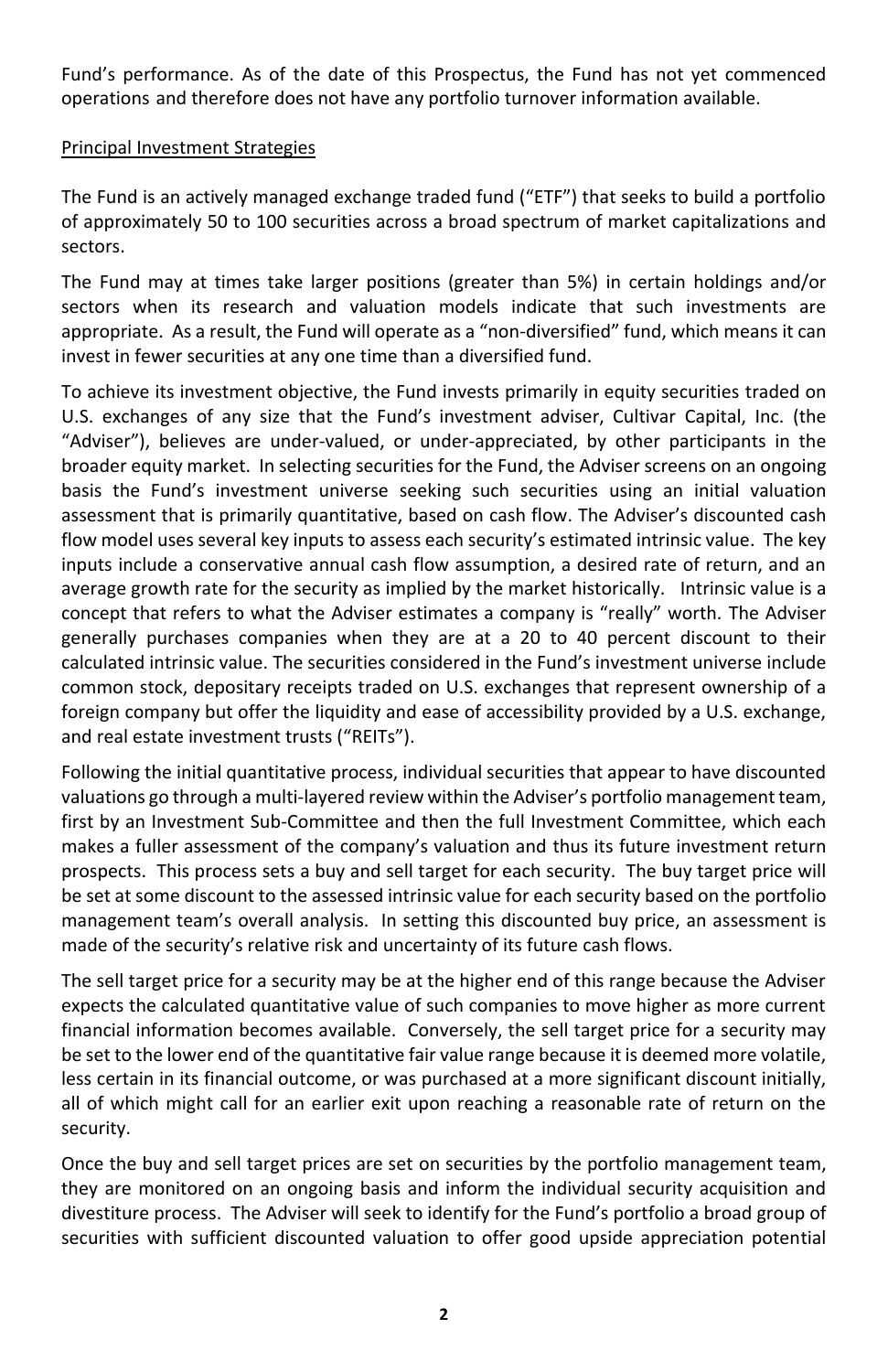and/or dividend yield. The above process outlines the core of the bottom-up portion of the Adviser's process.

Consideration is also given by the Adviser to top-down, macro valuation factors, including sector diversification. The Adviser maintains several fundamental market valuation metrics and investment sentiment metrics that it looks to in order to make its assessment of the overall macro outlook for equity markets. If the Adviser deems there to be broader risk of a market downturn, then it may overweight sectors or securities it deems to be less exposed to such risk, including maintaining additional cash or cash equivalents. Alternatively, if the Adviser feels the equity market is discounted at the macro level, then it may increase exposure to areas expected to rebound more quickly and would likely hold less cash and cash equivalents.

In addition to the above macro assessment, the Adviser will seek to invest in various sectors when building the Fund's portfolio and endeavor to maintain exposure to multiple sectors during most market environments. However, the Fund may over or under weight particular sectors or securities depending on the Adviser's assessment of valuation of the overall market at a particular point in time based on its broad macro market analysis discussed above.

Generally, the Adviser expects to exercise patience in its decision to add or exit individual security positions. The Adviser will add to an individual position when it declines within range of the Adviser's desired discounted valuation. Once an individual position is in the portfolio, the Adviser anticipates holding the position until it appreciates to its desired sell target, which is grounded in its quantitative analysis and investment committee decision-making process. In most instances, the appreciation of an individual position to its sell target can take some time to occur as market participants recognize, over time, the under-valued nature of the position and drive up its price. Therefore, the Adviser anticipates that the portfolio will have fairly low to moderate turnover in its individual positions.

In summary, the Adviser's investment approach is a blend of both bottom-up and top-down analysis: the bottom-up approach informs the individual security selection, while top-down factors guide the sector tilts and the potential need to retain additional cash or cash equivalents.

#### Principal Risks

As with all funds, a shareholder is subject to the risk that his or her investment could lose money. The principal risks affecting shareholders' investments in the Fund are set forth below. An investment in the Fund is not a bank deposit and is not insured or guaranteed by the Federal Deposit Insurance Corporation (the "FDIC") or any government agency.

**Equity Securities Risk.** Since it purchases equity securities, the Fund is subject to the risk that equity prices will fall over short or extended periods of time. Historically, the equity markets have moved in cycles, and the value of the Fund's equity securities may fluctuate from day to day. Individual companies may report poor results or be negatively affected by industry and/or economic trends and developments. The prices of securities issued by such companies may suffer a decline in response. These factors contribute to price volatility, which is a principal risk of investing in the Fund.

**Market Risk**. The value of securities in the Fund's overall portfolio will fluctuate and, as a result, the Fund's share price may decline suddenly or over a sustained period.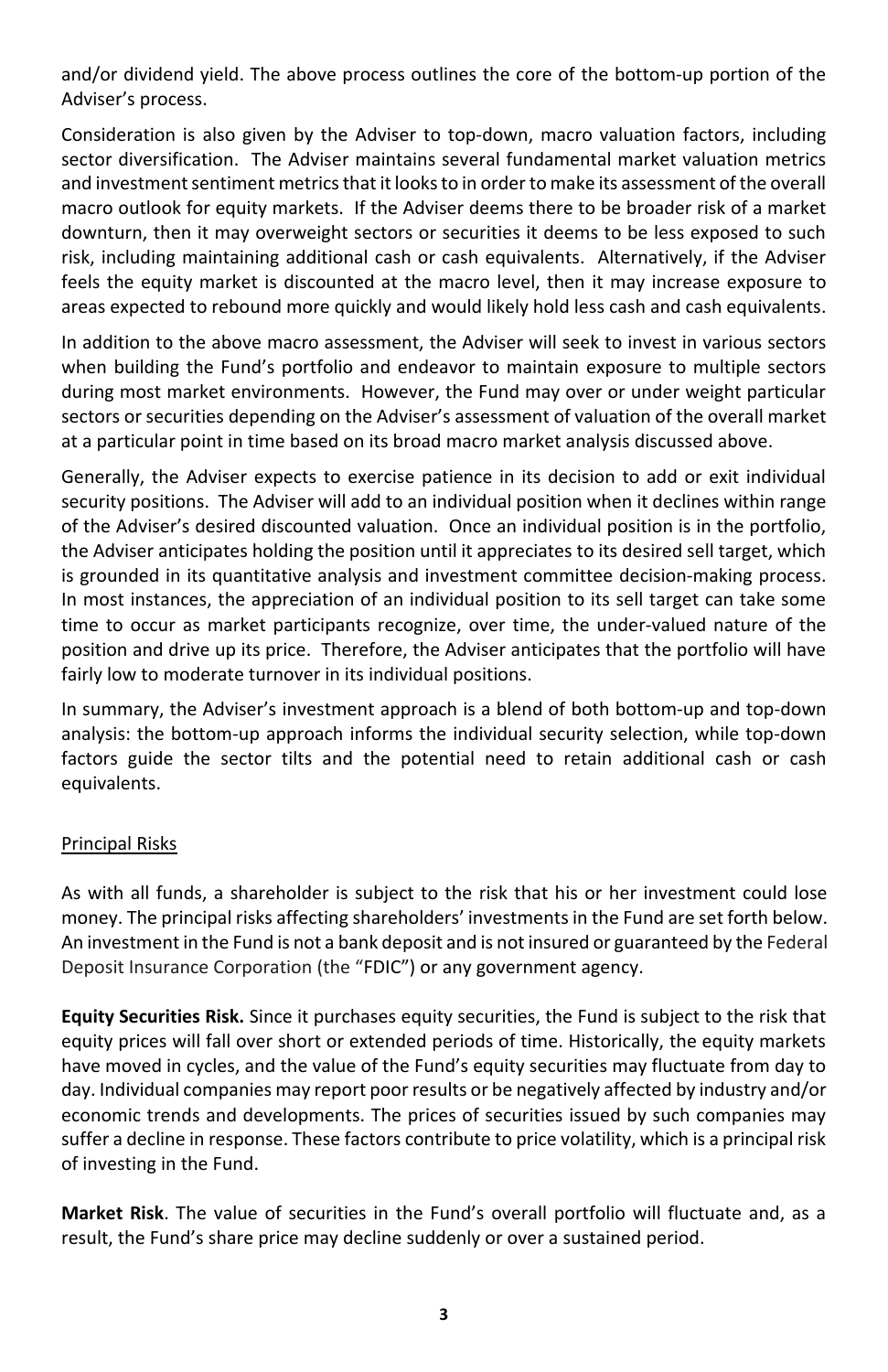**Active Management Risk**. The Fund's investment success depends on the skill of the Adviser in evaluating, selecting, and monitoring the Fund's assets and the strategies used by the Adviser may fail to produce the intended result. The Fund will be actively managed and could experience losses (realized and unrealized) if the Adviser's judgment about markets, or the attractiveness, relative values, or potential appreciation of particular investments made for the Fund's portfolio prove to be incorrect.

**Large Capitalization Securities Risk**. Larger, more established companies may be unable to attain the high growth rates of successful, smaller companies during periods of economic expansion. Large cap companies may be less able than mid and small capitalization companies to adapt to changing market conditions.

**Mid and Small Capitalization Securities Risk***.* The value of mid and small capitalization company securities may be subject to more abrupt or erratic market movements than those of larger, more established companies or the market averages in general.

**Depositary Receipts Risk.** Depositary receipts are generally subject to the same risks as the foreign securities that they evidence or into which they may be converted, including the risk that there is often less publicly available information about foreign issuers, and the possibility of negative governmental actions and of political and social unrest.

**REITs Risk.** Investing in REITs involves unique risks. When the Fund invests in REITs, it is subject to risks generally associated with investing in real estate. A REIT's performance depends on the types and locations of the properties it owns, how well it manages those properties and cash flow. REITs may have limited financial resources, may trade less frequently and in limited volume, may engage in dilutive offerings, and may be subject to more abrupt or erratic price movements than the overall securities markets.

**Non-Diversification Risk.** The Fund is a non-diversified portfolio, which means that it has the ability to take larger positions in a smaller number of securities than a portfolio that is "diversified." Non-diversification increases the risk that the value of the Fund could go down because of the poor performance of a single investment or limited number of investments.

**Sector Risk.** Sector risk is the possibility that securities within the same group of industries will decline in price due to sector-specific market or economic developments. If the Fund invests more heavily in a sector, the value of its shares may be especially sensitive to factors and economic risks that specifically affect that sector.

**Value Style Risk.** Value stocks present the risk that the securities may never reach what the Adviser believes are their full market values, either because the market fails to recognize what the Adviser considers to be the security's true value or because the Adviser misjudged that value. If the Adviser's assessment of a company's value or prospects for exceeding earnings expectations or market conditions is wrong, the Fund could suffer losses or produce poor performance relative to other funds. In addition, value stocks can continue to be undervalued by the market for long periods of time. Undervalued securities are, by definition, out of favor with investors (meaning they have lost investors' attention), and there is no way to predict when, if ever, the securities may return to favor.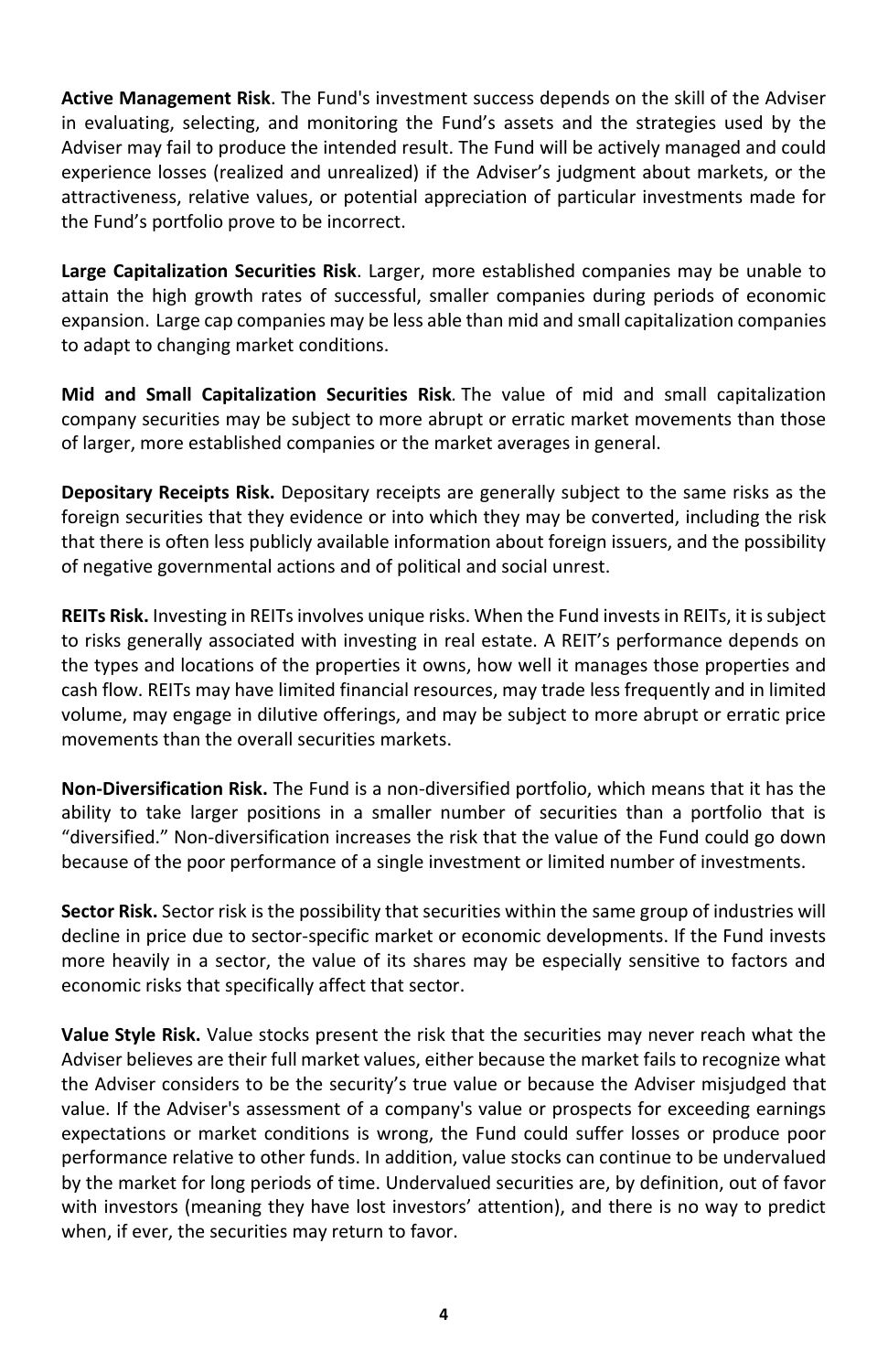**Exchange-Traded Fund ("ETF") Structure Risks.** The Fund is structured as an ETF and as a result is subject to special risks, including:

• *Trading Issues Risk*. Although it is expected that shares of the Fund will remain listed for trading on Cboe Global Markets, Inc. (the "Exchange"), trading in Fund shares on the Exchange may be halted due to market conditions or for reasons that, in the view of the Exchange, make trading in Fund shares inadvisable, such as extraordinary market volatility. There can be no assurance that shares of the Fund will continue to meet the listing requirements of the Exchange or will trade with any volume. There is no guarantee that an active secondary market will develop for shares of the Fund.

• *Market Price Variance Risk*. The market prices of shares of the Fund will fluctuate in response to changes in net asset value ("NAV") and supply and demand for Fund shares and will include a "bid-ask spread" charged by the exchange specialists, market makers or other participants that trade the particular security. There may be times when the market price and the NAV vary significantly. This means that shares of the Fund may trade at a discount to NAV. The market price of Fund shares may deviate from the value of the Fund's underlying portfolio holdings, particularly in times of market stress, with the result that investors may pay significantly more or receive significantly less than the underlying value of the shares of the Fund bought or sold.

• *Authorized Participants ("APs"), Market Makers, and Liquidity Providers Risk.* The Fund has a limited number of financial institutions that may act as APs. In addition, there may be a limited number of market makers and/or liquidity providers in the marketplace. To the extent either of the following events occur, shares of the Fund may trade at a material discount to NAV and possibly face delisting: (i) APs exit the business or otherwise become unable to process creation and/or redemption orders and no other APs step forward to perform these services, or (ii) market makers and/or liquidity providers exit the business or significantly reduce their business activities and no other entities step forward to perform their functions.

• *Costs of Buying or Selling Shares of the Fund.* Due to the costs of buying or selling shares of the Fund, including brokerage commissions imposed by brokers and bid/ask spreads, frequent trading of shares of the Fund may significantly reduce investment results and an investment in shares of the Fund may not be advisable for investors who anticipate regularly making small investments.

**New Fund Risk.** The Fund is a new ETF and has only recently commenced operations. As a new fund, there can be no assurance that the Fund will grow to or maintain an economically viable size, in which case it could ultimately liquidate. The Fund's distributor does not maintain a secondary market in the Fund's shares. If the Fund does not grow its assets to a viable level, it may be difficult for the Adviser to implement the Fund's investment strategies and achieve the desired portfolio diversification.

**New Adviser Risk.** The Adviser has not previously managed an ETF but the Adviser has extensive experience managing a multiple asset class allocation strategy for current clients of the Adviser. The Adviser's lack of relevant experience managing an ETF may impact its regulatory compliance and operational capabilities and limit its effectiveness.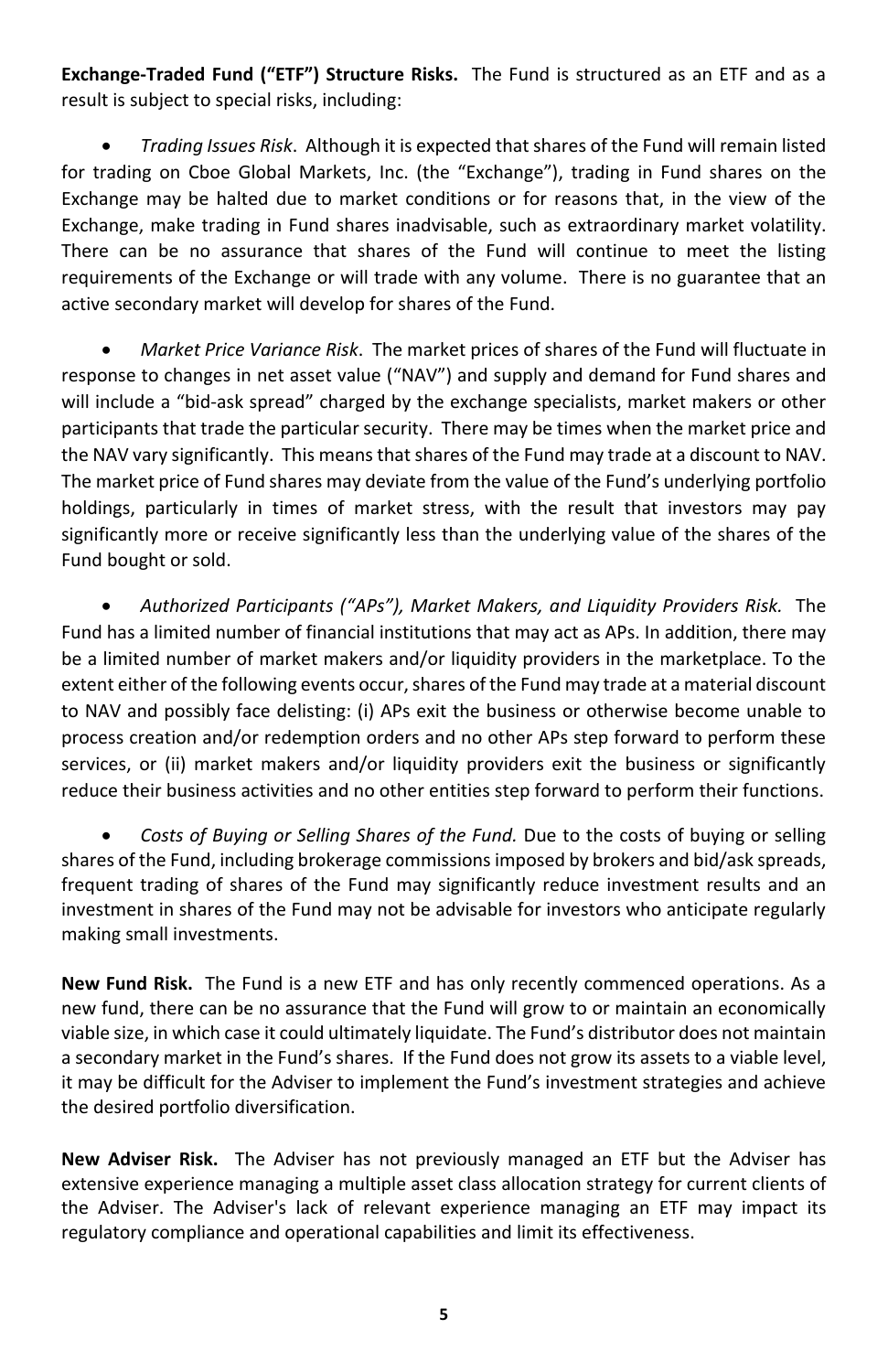#### <span id="page-7-0"></span>Performance History

The Fund does not have a full calendar year of performance history. In the future, performance information will be presented in this section of the Prospectus. Performance information will contain a bar chart and table that provide some indication of the risks of investing in the Fund by showing changes in the Fund's performance from year to year and by showing the Fund's average annual returns for certain time periods as compared to a broad measure of market performance. Investors should be aware that past performance before and after taxes is not necessarily an indication of how the Fund will perform in the future.

Updated performance information for the Fund, including its current NAV per share, is available by calling toll-free 833-930-2229.

#### Investment Adviser and Sub-Adviser

Cultivar Capital, Inc. (the "Adviser") is the investment adviser to the Fund.

Toroso Asset Management (the "Sub-Adviser") is the sub-adviser to the Fund.

#### Portfolio Managers

Thomas Muir, President/CEO of the Adviser, has served as the Fund's portfolio manager since its inception.

Keith Henderson, Vice President of Research for the Adviser, has served as the Fund's portfolio manager since its inception.

#### Purchase and Sale of Fund Shares

The Fund will issue (or redeem) shares to certain institutional investors (typically market makers or other broker-dealers) only in large blocks of at least 25,000 shares known as "Creation Units." Creation Unit transactions are typically conducted in exchange for the deposit or delivery of in-kind securities and/or cash. Individual shares may only be purchased and sold on a national securities exchange through a broker-dealer. You can purchase and sell individual shares of the Fund throughout the trading day like any publicly traded security. The Fund's shares are listed on the Exchange (*i.e.*, Cboe Global Markets, Inc.). The price of the Fund's shares is based on market price, and because ETF shares trade at market prices rather than NAV, shares may trade at a price greater than NAV (premium) or less than NAV (discount). Except when aggregated in Creation Units, the Fund's shares are not redeemable securities.

#### Tax Information

The Fund's distributions will be taxed as ordinary income or capital gain, unless you are investing through a tax-deferred arrangement, such as a 401(k) plan or an individual retirement account in which case withdrawals will be taxed.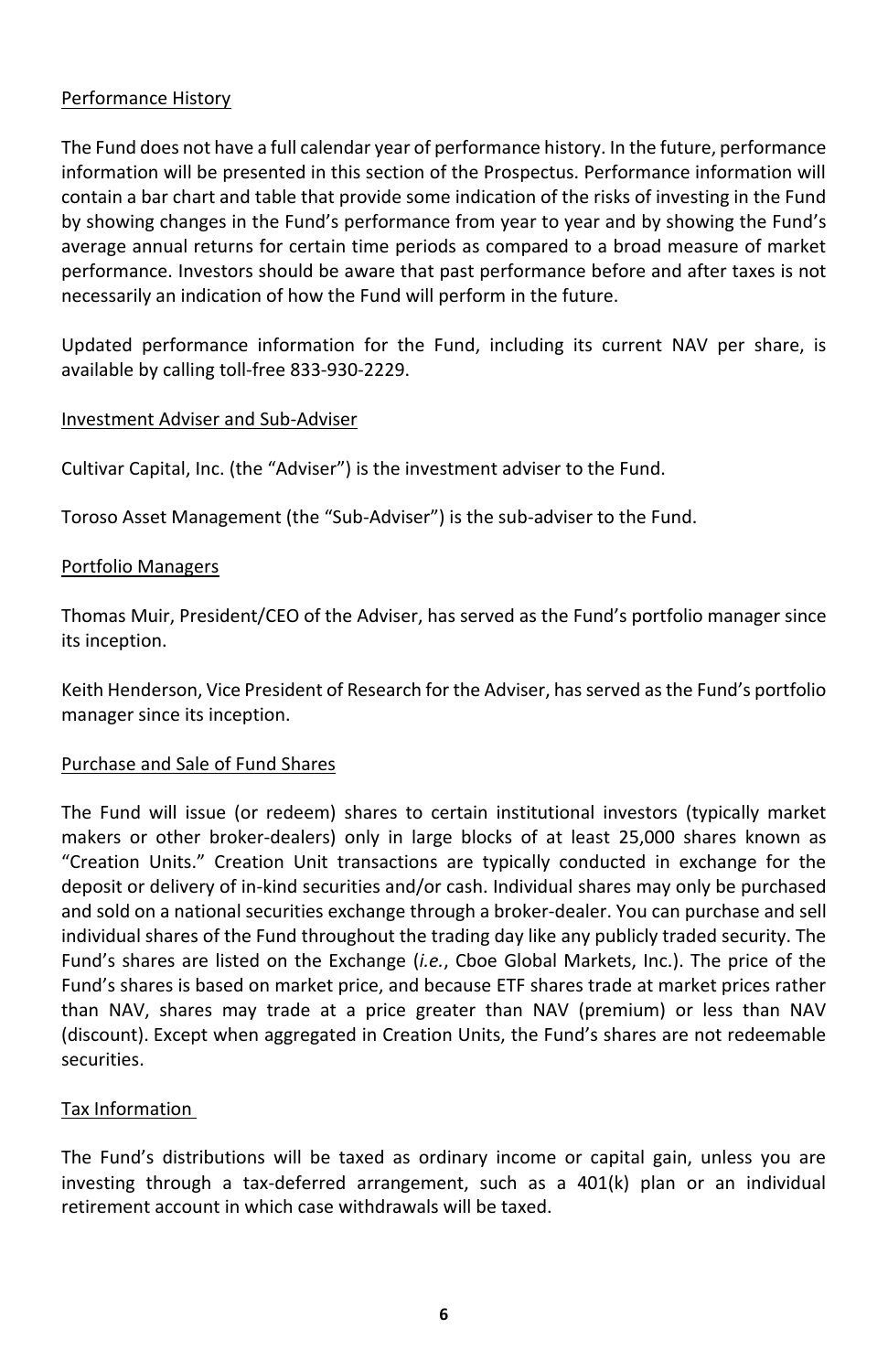#### Payments to Broker-Dealers and Other Financial Intermediaries

If you purchase shares of the Fund through a broker-dealer or other financial intermediary (such as a bank), the Fund and its related companies may pay the intermediary for the sale of Fund shares and related services. These payments may create a conflict of interest by influencing the broker-dealer or other financial intermediary and your salesperson to recommend the Fund over another investment. Ask your salesperson or visit your financial intermediary's website for more information.

# <span id="page-8-0"></span>**ADDITIONAL INFORMATION ABOUT THE FUND'S INVESTMENTS**

The investment objective of the Fund is to seek long-term capital appreciation. The Fund's investment objective may be changed by the Board of Trustees (the "Board") of ETF Opportunities Trust (the "Trust") without shareholder approval upon 60 days' written notice to shareholders. The Fund is actively managed and does not seek to replicate an index.

ETFs are funds that trade like other publicly-traded securities. Unlike shares of a mutual fund, which can be bought and redeemed from the issuing fund by all shareholders at a price based on NAV, shares of the Fund may be purchased or redeemed directly from the Fund at NAV solely by APs and only in Creation Units. Also, unlike shares of a mutual fund, shares of the Fund are listed on a national securities exchange and trade in the secondary market at market prices that change throughout the day.

The Fund is an actively managed ETF that seeks to build a portfolio of approximately 50 to 100 securities across a broad spectrum of market capitalizations and sectors.

The Fund may at times take larger positions (greater than 5%) in certain holdings and/or sectors when its research and valuation models indicate that such investments are appropriate. As a result, the Fund will operate as a "non-diversified" fund, which means it can invest in fewer securities at any one time than a diversified fund.

To achieve its investment objective, the Fund invests primarily in equity securities traded on U.S. exchanges of any size that the Adviser believes are under-valued, or under-appreciated, by other participants in the broader equity market. In selecting securities for the Fund, the Adviser screens on an ongoing basis the Fund's investment universe seeking such securities using an initial valuation assessment that is primarily quantitative based on cash flow. The Adviser's discounted cash flow model uses several key inputs to assess each security's estimated intrinsic value. The key inputs include a conservative annual cash flow assumption, a desired rate of return, and an average growth rate for the security as implied by the market historically. Intrinsic value is a concept that refers to what the Adviser estimates a company is "really" worth. The Adviser generally purchases companies when they are at a 20 to 40 percent discount to their calculated intrinsic value. The securities considered in the Fund's investment universe include common stock, depositary receipts traded on U.S. exchanges that represent ownership of a foreign company but offer the liquidity and ease of accessibility provided by a U.S. exchange, and REITs.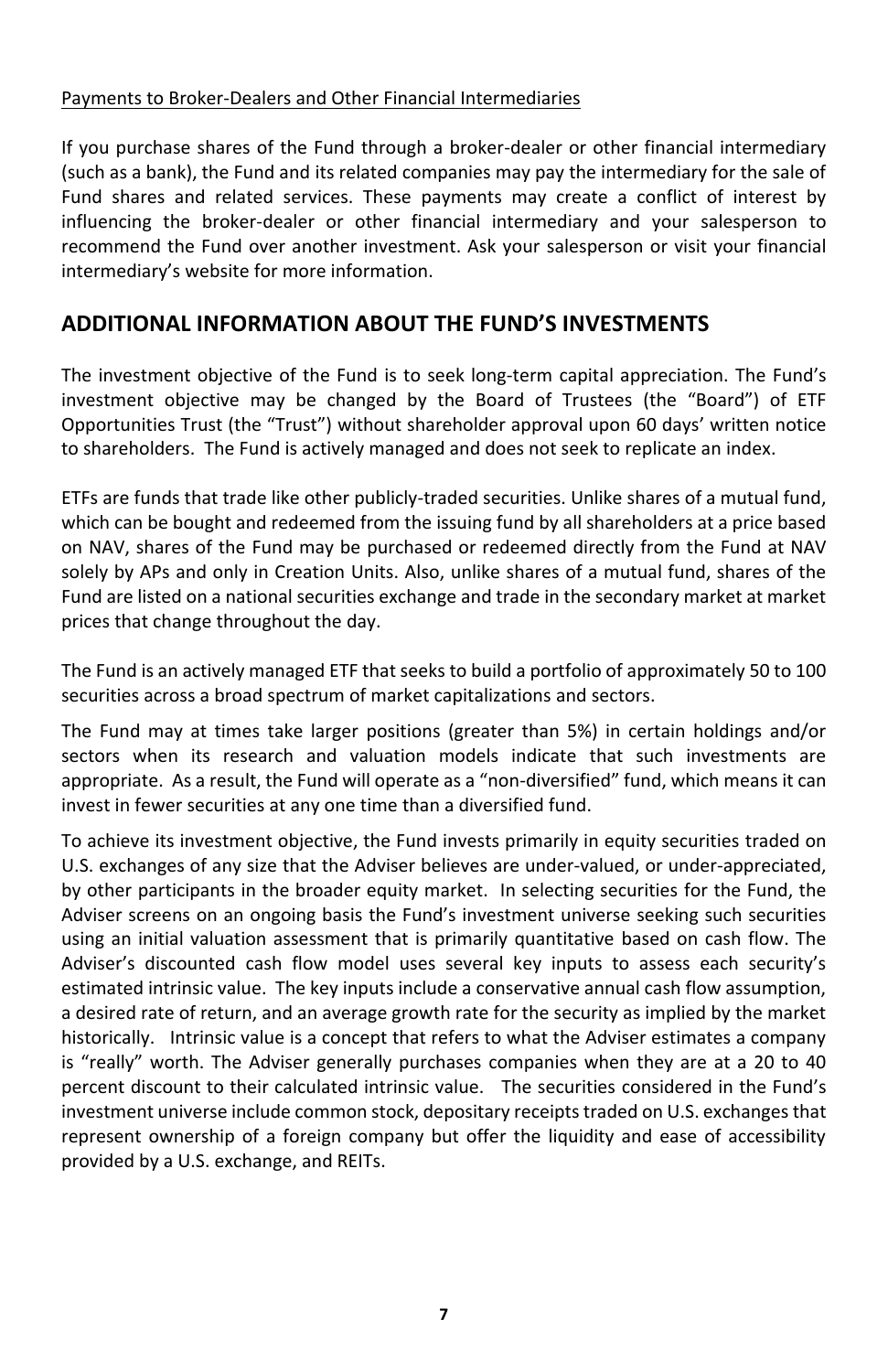Following the initial quantitative process, individual securities that appear to have discounted valuations go through a multi-layered review within the Adviser's portfolio management team, first by an Investment Sub-Committee and then the full Investment Committee, which each makes a fuller assessment of the company's valuation and thus its future investment return prospects. This may include a review of such items as the company's debt levels and overall debt structure, the impact of mergers and acquisitions on cash flow, opinions voiced by other research sources, ownership structure, and any significant news relating to the security.

Once the portfolio management team's review is complete, a buy and sell target is set for each security. The buy target price will be set at some discount to the assessed intrinsic value for each security based on the portfolio management team's overall analysis. In setting this discounted buy price, an assessment is made of the security's relative risk and uncertainty of its future cash flows. Generally, securities deemed more uncertain as to their outcome will have their buy target price set at a deeper discount to intrinsic value when compared to a security with stronger fundamentals. The sell target price will be set around the assessed intrinsic valuation of the security as determined by the portfolio management team, given the stability of cash flows, growth rates and margins.

The sell target price for a security may be at the higher end of this range because the Adviser expects the calculated quantitative value of such companies to move higher as more current financial information becomes available. Conversely, the sell target price for a security may be set to the lower end of the quantitative fair value range because it is deemed more volatile, less certain in its financial outcome, or was purchased at a more significant discount initially, all of which might call for an earlier exit upon reaching a reasonable rate of return on the security.

Once the buy and sell target prices are set on securities by the portfolio management team, they are monitored on an ongoing basis and inform the individual security acquisition and divestiture process. The Adviser will seek to identify for the Fund's portfolio a broad group of securities with sufficient discounted valuation to offer good upside appreciation potential and/or dividend yield. The above process outlines the core of the bottom-up portion of the Adviser's process.

Consideration is also given by the Adviser to top-down, macro valuation factors, including sector diversification. The Adviser maintains several fundamental market valuation metrics and investment sentiment metrics that it looks to in order to make its assessment of the overall macro outlook for equity markets. These metrics may include, for instance, a cyclically adjusted price-to-earnings ratio, a ratio of the overall market capitalization to economic productivity, profit margins of firms within market indices, cash levels held by retail investors, and margin debt relative to economic productivity. A substantial deviation of these metrics from their historic average levels is used by the Adviser to determine the likelihood a substantial undervaluation or overvaluation in the broader market. If the Adviser deems there to be broader risk of a market downturn, then it may overweight sectors or securities it deems to be less exposed to such risk, including maintaining additional cash or cash equivalents. Alternatively, if the Adviser feels the equity market is discounted at the macro level, then it may increase exposure to areas expected to rebound more quickly and would likely hold less cash and cash equivalents.

In addition to the above macro assessment, the Adviser will seek to invest in various sectors when building the Fund's portfolio and endeavor to maintain exposure to multiple sectors during most market environments. However, the Fund may over or under weight particular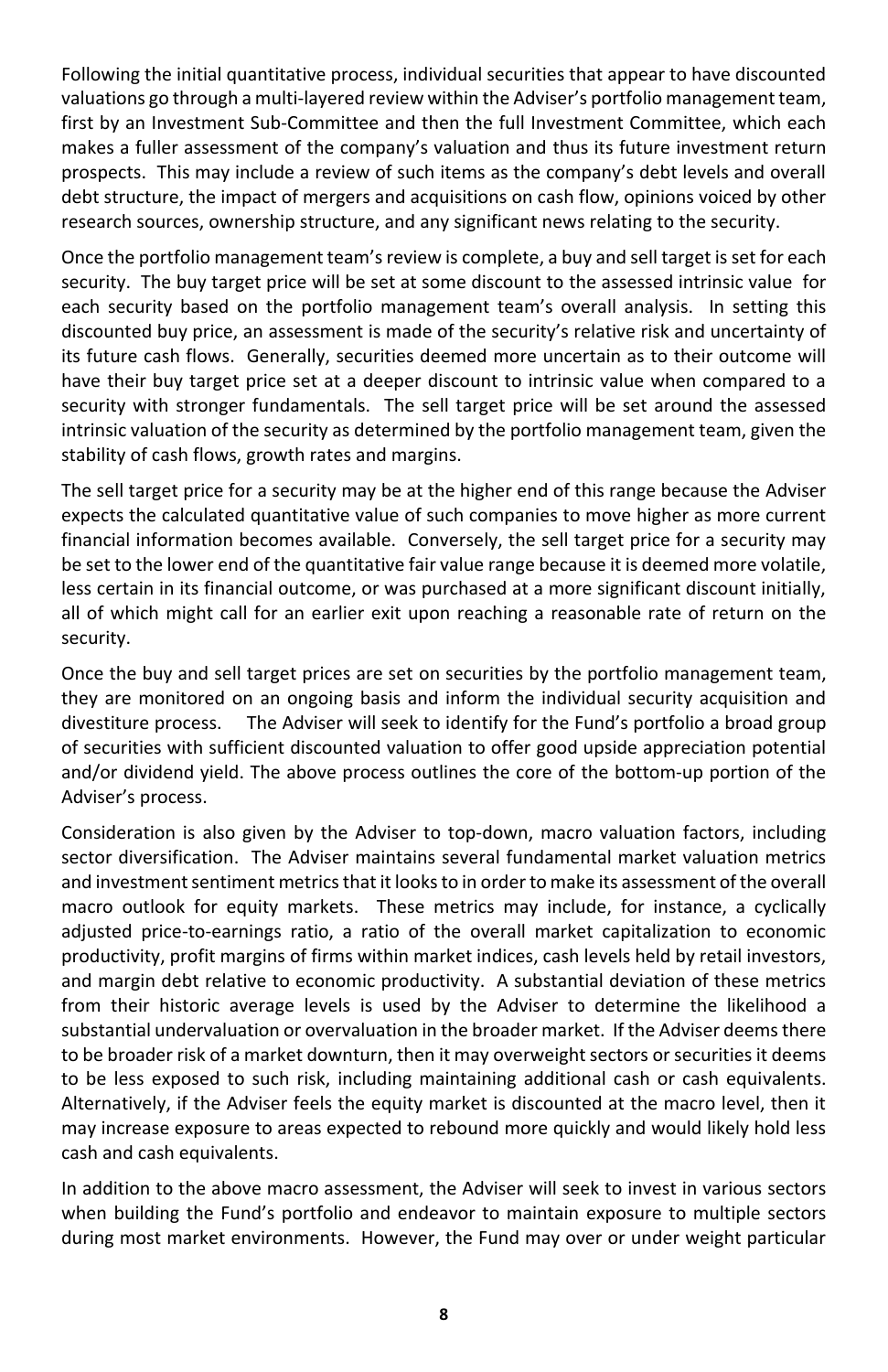sectors or securities depending on the Adviser's assessment of valuation of the overall market at a particular point in time based on its broad macro market analysis discussed above.

Generally, the Adviser expects to exercise patience in its decision to add or exit individual security positions. The Adviser will add to an individual position when it declines within range of the Adviser's desired discounted valuation. Once an individual position is in the portfolio, the Adviser anticipates holding the position until it appreciates to its desired sell target, which is grounded in its quantitative analysis and investment committee decision-making process. In most instances, the appreciation of an individual position to its sell target can take some time to occur as market participants recognize, over time, the under-valued nature of the position and drive up its price. Therefore, the Adviser anticipates that the portfolio will have fairly low to moderate turnover in its individual positions. Certainly, the time frame in which the market adjusts an individual security's valuation can be either short-term or long-term in nature. The Adviser's decision to enter and exit a security is more driven by valuations than any particular set time frame. As new information becomes available resulting in a change in a fundamental assumption associated with an individual security, the Adviser may decide to enter or exit a position faster than otherwise anticipated.

In summary, the Adviser's investment approach is a blend of both bottom-up and top-down analysis: the bottom-up approach informs the individual security selection, while top-down factors guide the sector tilts and the potential need to retain additional cash or cash equivalents.

The Fund will generally hold between 50 to 100 individual equity securities under normal market conditions; the number of securities held by the Fund may differ from this range at times, such as when the Adviser is accumulating new positions, phasing out and exiting positions, or responding to exceptional market conditions.

Equity securities in which the Fund may invest will be traded on U.S. exchanges and include common stock, depositary receipts (including ADRs, EDRs, GDRs and unsponsored depositary receipts), and REITs. ADRs are receipts typically issued by an American bank or trust company that evidence underlying securities issued by a foreign corporation. EDRs (issued in Europe) and GDRs (issued throughout the world) each evidence a similar ownership arrangement.

The Fund's investment selections will be the responsibility of the Adviser while the Sub-Adviser will manage the creation and redemption trading process for the Fund.

<span id="page-10-0"></span>**Temporary Investments.** To respond to adverse market, economic, political or other conditions, the Fund may invest up to 100% of its total assets, without limitation, in highquality short-term debt securities. These short-term debt securities include: money market mutual funds, treasury bills, commercial paper, certificates of deposit, bankers' acceptances, U.S. Government securities and repurchase agreements. While the Fund is in a defensive position, the opportunity to achieve its investment objective will be limited. The Fund may also invest a substantial portion of its assets in such instruments at any time to maintain liquidity or pending selection of investments in accordance with its policies. When the Fund takes such a position, it may not achieve its investment objective. It is expected that such a defensive change will be rare.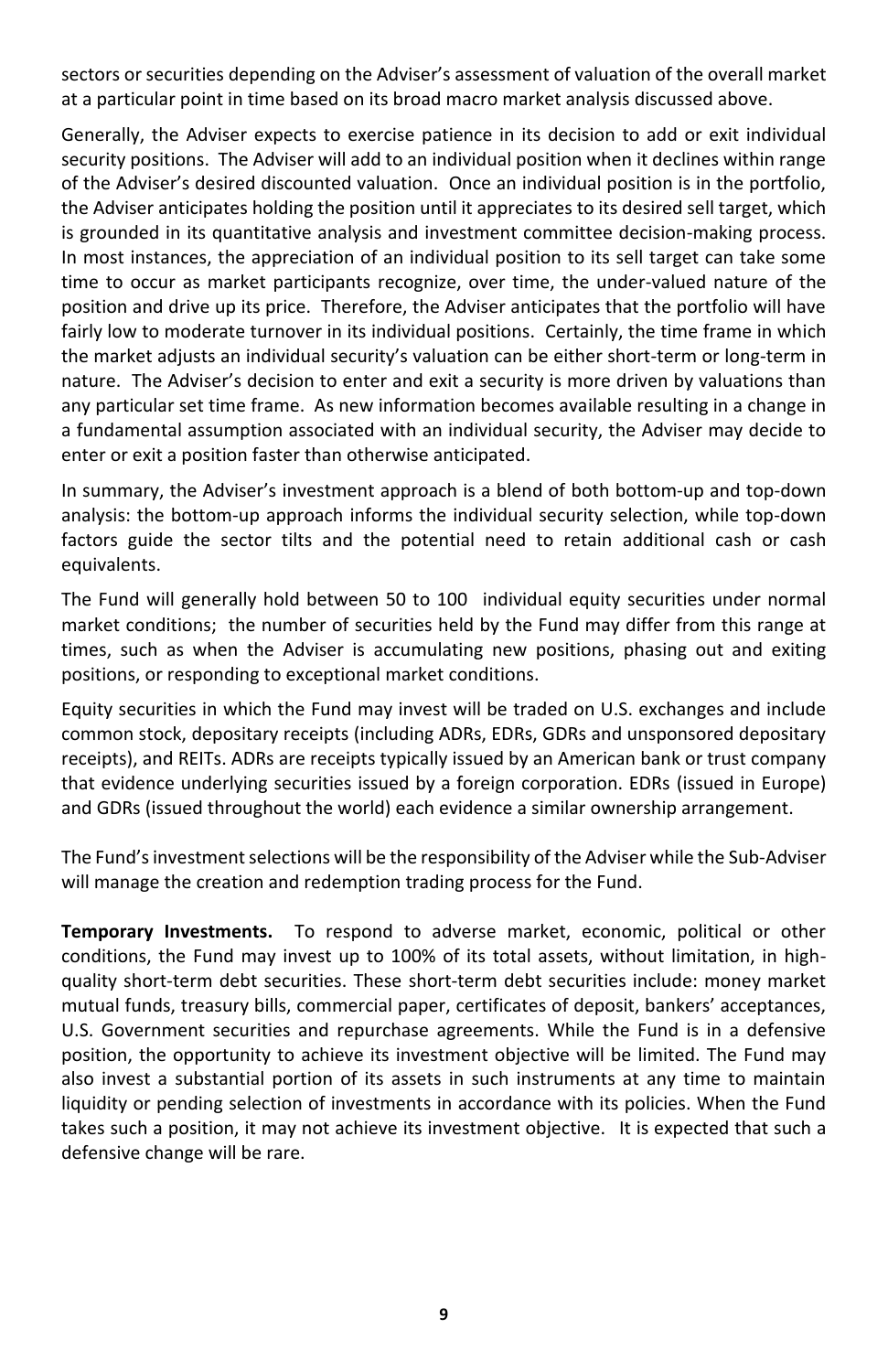# <span id="page-11-0"></span>**ADDITIONAL INFORMATION ABOUT RISK**

It is important that you closely review and understand the risks of investing in the Fund. The Fund's NAV and investment return will fluctuate based upon changes in the value of its portfolio securities. You could lose money on your investment in the Fund, and the Fund could underperform other investments. There is no guarantee that the Fund will meet its investment objective. An investment in the Fund is not a deposit of a bank and is not insured or guaranteed by the FDIC or any other government agency. Below are some of the specific risks of investing in the Fund.

#### Principal Risks

**Equity Securities Risk.** Since it purchases equity securities, the Fund is subject to the risk that equity prices will fall over short or extended periods of time. Historically, the equity markets have moved in cycles, and the value of the Fund's equity securities may fluctuate from day to day. Individual companies may report poor results or be negatively affected by industry and/or economic trends and developments. The prices of securities issued by such companies may suffer a decline in response. These factors contribute to price volatility, which is a principal risk of investing in the Fund. Investments in equity securities may be more volatile than investments in other asset classes.

**Market Risk**. The value of securities in the Fund's overall portfolio will fluctuate and, as a result, the Fund's share price may decline suddenly or over a sustained period. The Fund's investments may decline in value due to factors affecting individual issuers (such as the results of supply and demand), or sectors within the securities markets. The value of a security or other investment also may go up or down due to general market conditions that are not specifically related to a particular issuer, such as real or perceived adverse economic conditions, changes in interest rates or exchange rates, or adverse investor sentiment generally. In addition, unexpected events, such as the spread of diseases; natural, environmental or man-made disasters; financial, political or social disruptions; terrorism and war; and other tragedies or catastrophes, can cause investor fear and panic, which can adversely affect companies, sectors, nations, regions and the market in general, in ways that cannot necessarily be foreseen. During a general downturn in the securities markets, many asset classes may decline in value. When markets perform well, there can be no assurance that securities or other investments held by the Fund will participate in or otherwise benefit from the advance. A reduction in a country's growth rate could have an adverse effect on the prices of the various stocks held by the Fund.

**Active Management Risk**. The Fund's investment success depends on the skill of the Adviser in evaluating, selecting, and monitoring the Fund's assets and the strategies used by the Adviser may fail to produce the intended result. The Fund will be actively managed and could experience losses (realized and unrealized) if the Adviser's judgment about markets, or the attractiveness, relative values, or potential appreciation of particular investments made for the Fund's portfolio prove to be incorrect. There can be no guarantee that the investment strategies or the Adviser's actions as it relates to investment decisions for the Fund will produce the desired results. Additionally, legislative, regulatory, or tax developments may affect the Fund's investment strategies and therefore adversely affect the ability of the Fund to achieve its investment objective.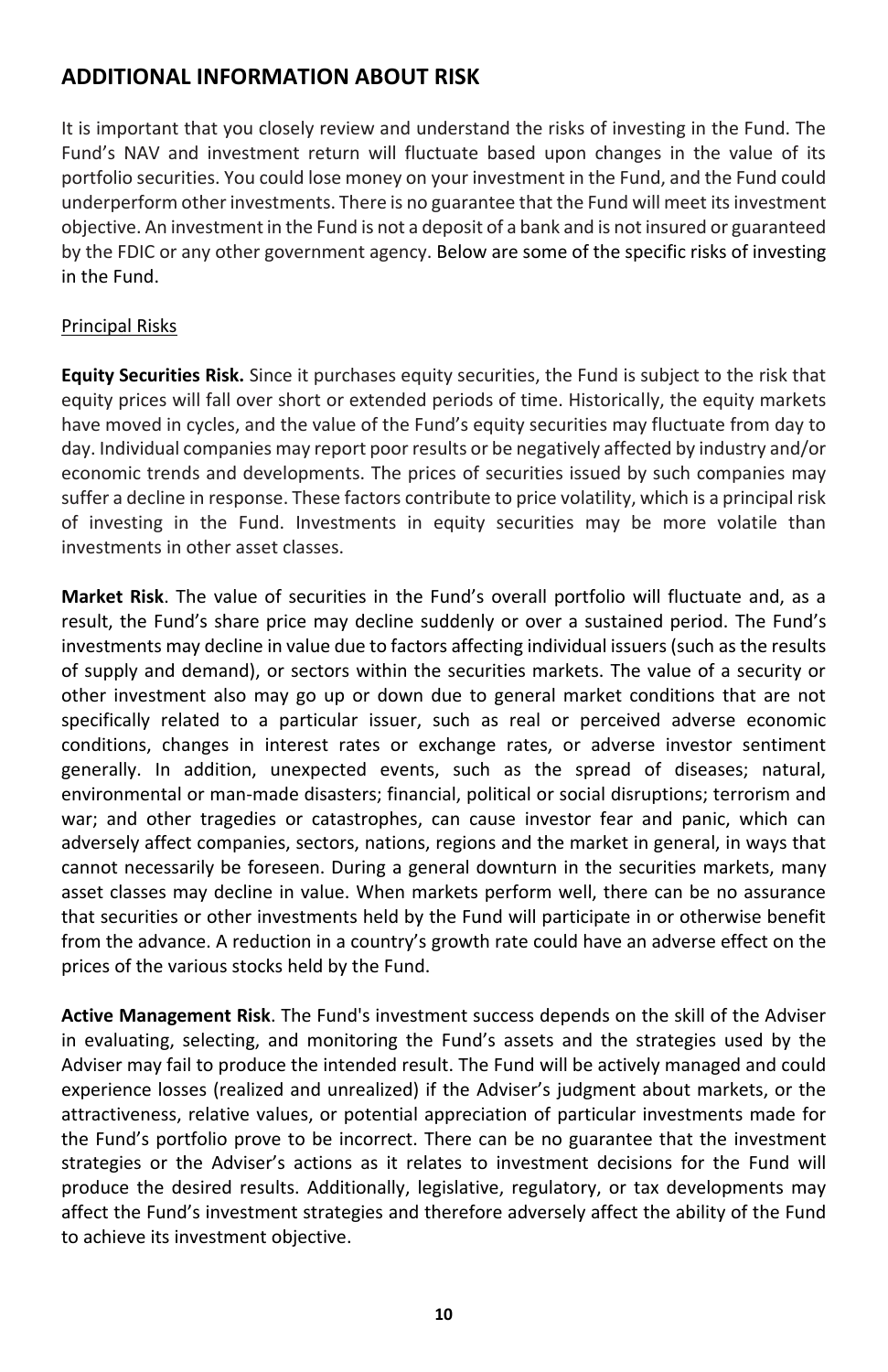**Large Capitalization Securities Risk**. Larger, more established companies may be unable to attain the high growth rates of successful, smaller companies during periods of economic expansion. Large cap companies may be less able than mid and small capitalization companies to adapt to changing market conditions. During different market cycles, the performance of large cap companies has trailed the overall performance of the broader securities markets.

**Mid and Small Capitalization Securities Risk***.* The value of mid and small capitalization company securities may be subject to more abrupt or erratic market movements than those of larger, more established companies or the market averages in general. While mid and small capitalization companies may offer substantial opportunities for capital growth, they also may involve more risks than larger capitalization companies. Among the reasons for the greater price volatility are the less certain growth prospects of mid and small capitalization companies, the lower degree of liquidity in the markets for such securities, and the greater sensitivity of mid and small capitalization companies to changing economic conditions. Because mid and small capitalization companies normally have fewer shares outstanding than larger companies, it may be more difficult to buy or sell significant amounts of such shares without an unfavorable impact on prevailing prices. In addition, mid and small capitalization companies may lack depth of management, be unable to generate funds necessary for growth or development, have limited product lines or be developing or marketing new products or services for which markets are not yet established and may never become established. In addition, mid and small capitalization companies may be particularly affected by interest rate increases, as they may find it more difficult to borrow money to continue or expand operations, or may have difficulty in repaying loans, particularly those with floating interest rates. Mid and small capitalization companies may not be well-known to the investing public, may not be followed by the financial press or industry analysts, and may not have institutional ownership. These factors affect the Adviser's access to information about the companies and the stability of the markets for the companies' securities.

**Depositary Receipts Risk.** Depositary receipts are generally subject to the same risks as the foreign securities that they evidence or into which they may be converted are, including the risk that there is often less publicly available information about foreign issuers, and the possibility of negative governmental actions and of political and social unrest. Depositary receipts may be less liquid than the underlying shares in their primary trading market. Any distributions paid to the holders of depositary receipts are usually subject to a fee charged by the depositary. Holders of depositary receipts may have limited voting rights, and investment restrictions in certain countries may adversely impact the value of depositary receipts because such restrictions may limit the ability to convert equity shares into depositary receipts and vice versa. Such restrictions may cause equity shares of the underlying issuer to trade at a discount or premium to the market price of the depositary receipts.

**REITs Risk.** Investing in REITs involves unique risks. When the Fund invests in REITs, it is subject to risks generally associated with investing in real estate. A REIT's performance depends on the types and locations of the properties it owns, how well it manages those properties and cash flow. REITs may have limited financial resources, may trade less frequently and in limited volume, may engage in dilutive offerings, and may be subject to more abrupt or erratic price movements than the overall securities markets. In addition to its own expenses, the Fund will indirectly bear its proportionate share of any management and other expenses paid by REITs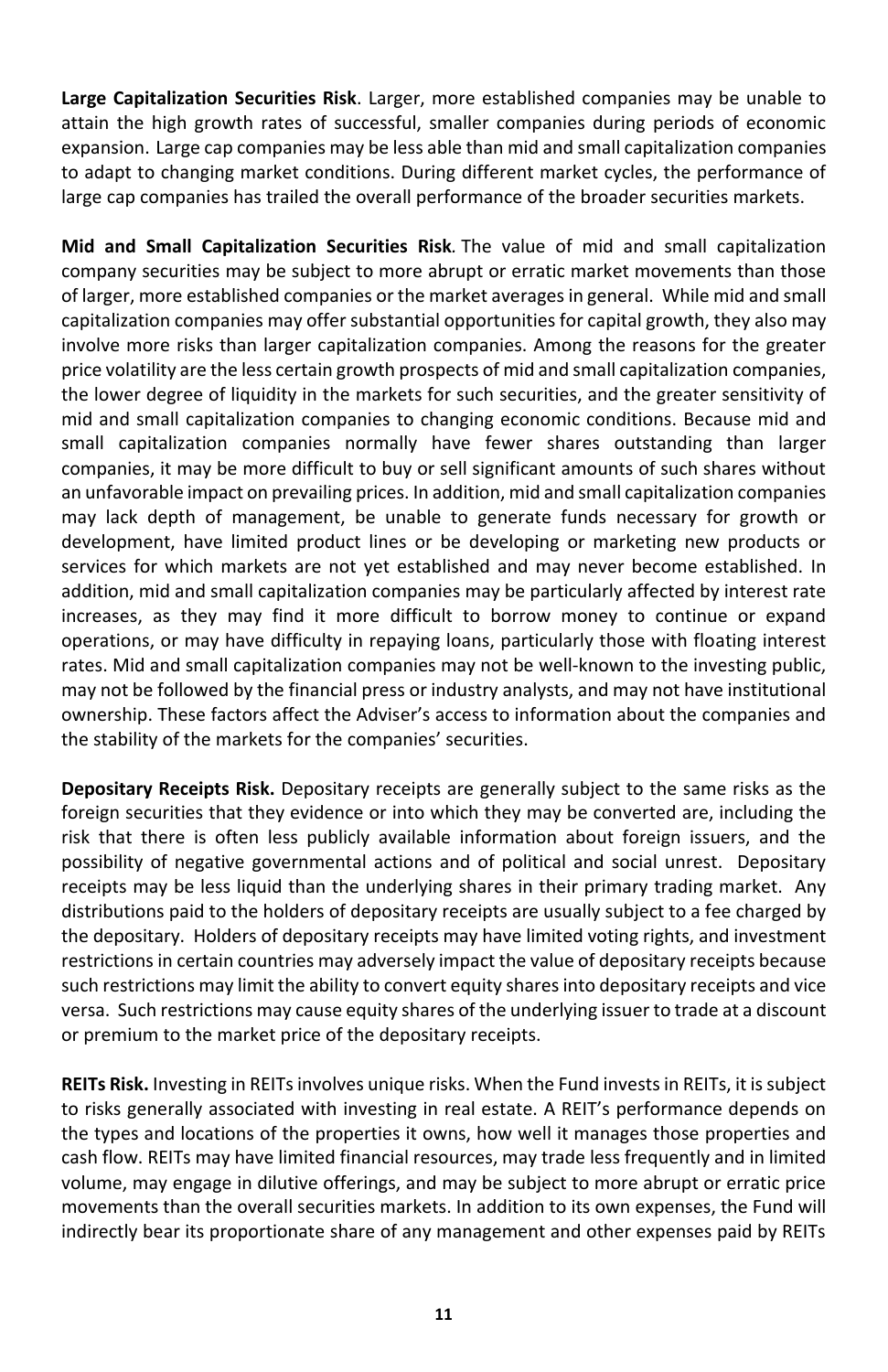in which it invests. U.S. REITs are subject to a number of highly technical tax-related rules and requirements; and a U.S. REIT's failure to qualify for the favorable U.S. federal income tax treatment generally available to U.S. REITs could result in corporate-level taxation, significantly reducing the return on an investment to the Fund.

**Non-Diversification Risk.** The Fund is a non-diversified portfolio, which means that it has the ability to take larger positions in a smaller number of securities than a portfolio that is "diversified." Non-diversification increases the risk that the value of the Fund could go down because of the poor performance of a single investment or limited number of investments.

**Sector Risk.** Sector risk is the possibility that securities within the same group of industries will decline in price due to sector-specific market or economic developments. If the Fund invests more heavily in a sector, the value of its shares may be especially sensitive to factors and economic risks that specifically affect that sector.

**Value Style Risk.** Investing in or having exposure to "value" securities presents the risk that the securities may never reach what the Adviser believes are their full market values, either because the market fails to recognize what the Adviser considers to be the security's true value or because the Adviser misjudged that value. If the Adviser's assessment of a company's value or prospects for exceeding earnings expectations or market conditions is wrong, the Fund could suffer losses or produce poor performance relative to other funds. In addition, value stocks can continue to be undervalued by the market for long periods of time. Undervalued securities are, by definition, out of favor with investors (meaning they have lost investors' attention), and there is no way to predict when, if ever, the securities may return to favor. In addition, value stocks, at times, may not perform as well as growth stocks or the stock market in general, and may be out of favor with investors for varying periods of time.

**ETF Structure Risks.** The Fund is structured as an ETF and as a result is subject to special risks, including:

• *Trading Issues Risk*. Although it is expected that shares of the Fund will remain listed for trading on the Exchange, trading in Fund shares on the Exchange may be halted due to market conditions or for reasons that, in the view of the Exchange, make trading in Fund shares inadvisable, such as extraordinary market volatility. There can be no assurance that shares of the Fund will continue to meet the listing requirements of the Exchange or will trade with any volume. There is no guarantee that an active secondary market will develop for shares of the Fund. In stressed market conditions, the liquidity of shares of the Fund may begin to mirror the liquidity of the Fund's underlying portfolio holdings, which can be significantly less liquid than shares of the Fund. This adverse effect on liquidity for the Fund's shares in turn could lead to differences between the market price of the Fund's shares and the underlying value of those shares.

• *Market Price Variance Risk*. The market prices of shares of the Fund will fluctuate in response to changes in NAV and supply and demand for Fund shares and will include a "bidask spread" charged by the exchange specialists, market makers or other participants that trade the particular security. There may be times when the market price and the NAV vary significantly. This means that shares of the Fund may trade at a discount to NAV. The market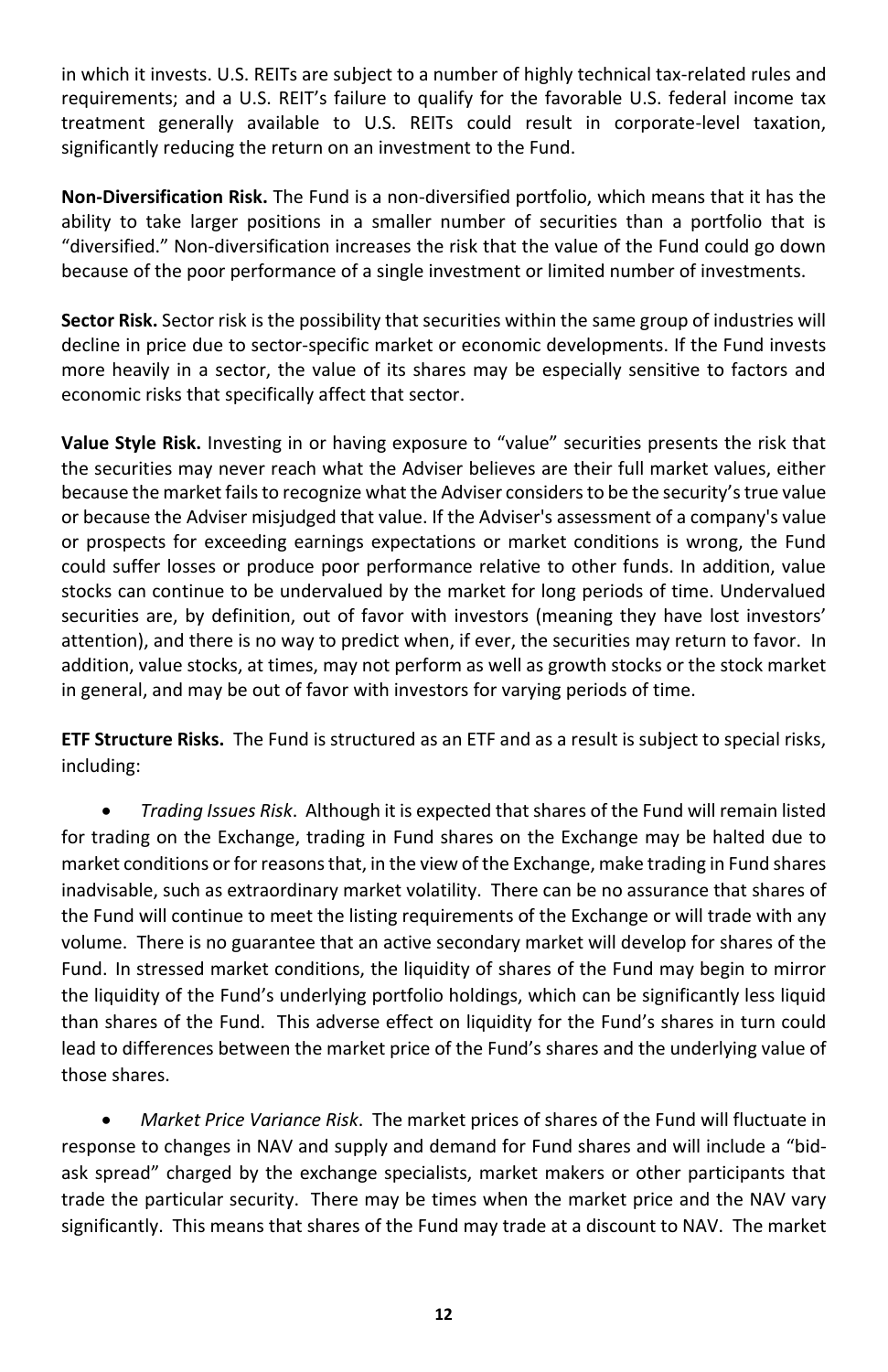price of Fund shares may deviate from the value of the Fund's underlying portfolio holdings, particularly in times of market stress, with the result that investors may pay significantly more or receive significantly less than the underlying value of the shares of the Fund bought or sold.

• *APs, Market Makers, and Liquidity Providers Risk.* The Fund has a limited number of financial institutions that may act as APs. In addition, there may be a limited number of market makers and/or liquidity providers in the marketplace. To the extent either of the following events occur, shares of the Fund may trade at a material discount to NAV and possibly face delisting: (i) APs exit the business or otherwise become unable to process creation and/or redemption orders and no other APs step forward to perform these services, or (ii) market makers and/or liquidity providers exit the business or significantly reduce their business activities and no other entities step forward to perform their functions.

• *Costs of Buying or Selling Shares of the Fund.* Due to the costs of buying or selling shares of the Fund, including brokerage commissions imposed by brokers and bid/ask spreads, frequent trading of shares of the Fund may significantly reduce investment results and an investment in shares of the Fund may not be advisable for investors who anticipate regularly making small investments.

**New Fund Risk.** The Fund is a new ETF and has only recently commenced operations. As a new fund, there can be no assurance that the Fund will grow to or maintain an economically viable size, in which case it could ultimately liquidate. The Fund's distributor does not maintain a secondary market in the Fund's shares. If the Fund does not grow its assets to a viable level it may be difficult for the Adviser to implement the Fund's investment strategies and achieve the desired portfolio diversification. This could result in the Fund being liquidated at any time without shareholder approval and at a time that may not be favorable for all shareholders. Such liquidation could have negative tax consequences.

**New Adviser Risk.** The Adviser has not previously managed an ETF but the Adviser has extensive experience managing a multiple asset class allocation strategy for current clients of the Adviser. The Adviser's lack of relevant experience managing an ETF may impact its regulatory compliance and operational capabilities and limit its effectiveness. The Sub-Adviser has extensive experience managing the day-to-day creation and/or redemption basketing processing for an ETF.

#### Other Risks for the Fund

**Cyber Security Risk.** Failures or breaches of the electronic systems of the Fund, the Adviser, the Sub-Adviser and/or the Fund's other service providers, market makers, APs or the issuers of securities in which the Fund invests have the ability to cause disruptions and negatively impact the Fund's business operations, potentially resulting in financial losses to the Fund and their shareholders. While the Fund have established business continuity plans and risk management systems seeking to address system breaches or failures, there are inherent limitations in such plans and systems. Furthermore, the Fund cannot control the cyber security plans and systems of the Fund's service providers, market makers, APs or issuers of securities in which the Fund invests.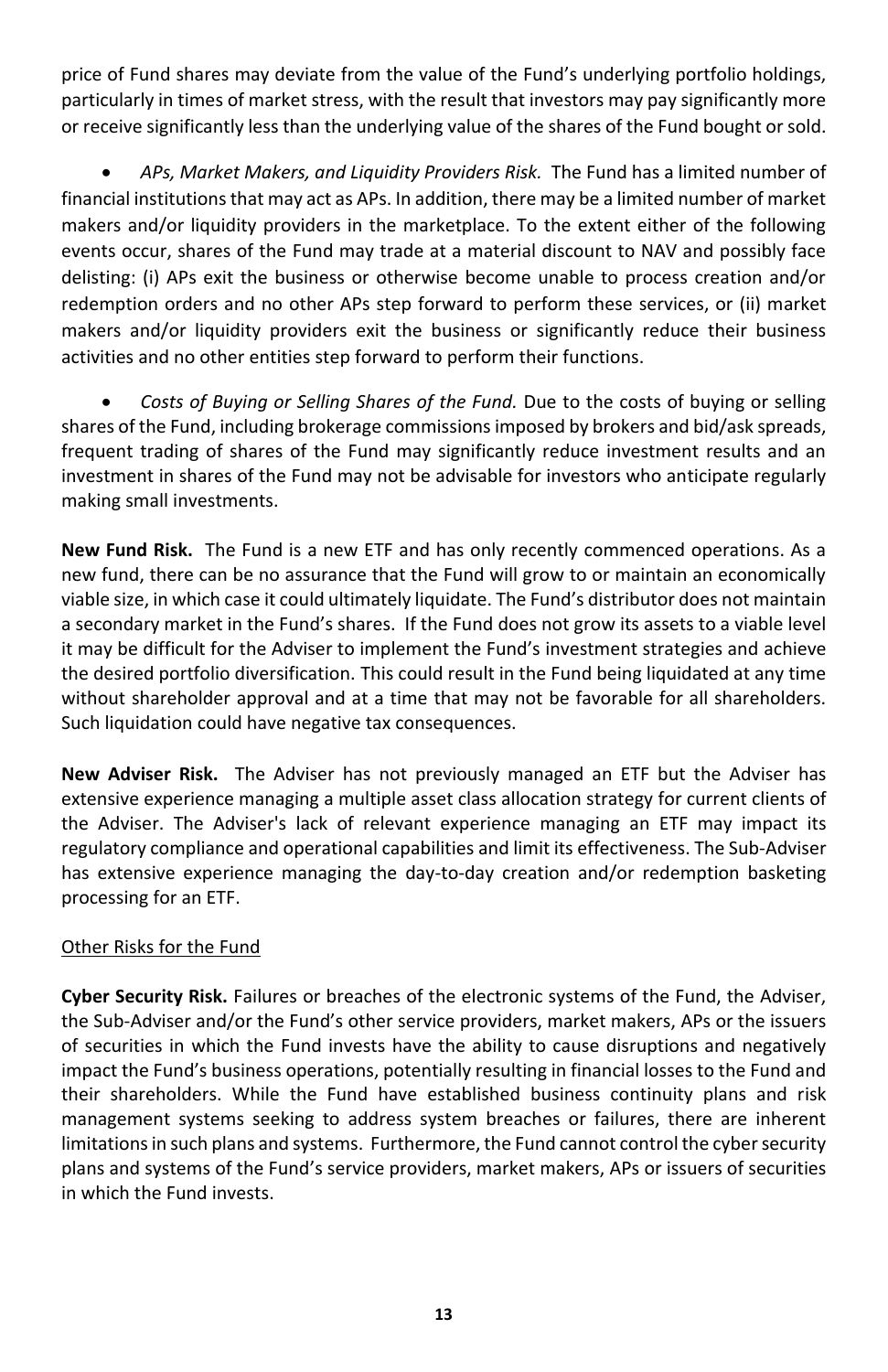**Health Crisis Risk.** A widespread health crisis, such as a global pandemic, could cause substantial market volatility, exchange trading suspensions or restrictions and closures of securities exchanges and businesses, impact the ability to complete redemptions, and adversely impact Fund performance. An outbreak of an infectious respiratory illness, COVID-19, caused by a novel coronavirus, was first detected in China in December 2019 and spread globally. As of the date of this prospectus, this outbreak has resulted in travel restrictions, closed international borders, enhanced health screenings at ports of entry and elsewhere, disruption of and delays in healthcare service preparation and delivery, prolonged quarantines, cancellations, supply chain disruptions, disruptions in markets, lower consumer demand, layoffs, defaults and other significant economic impacts, as well as general concern and uncertainty. These types of market disruptions may adversely impact the Fund's investments, including impairing hedging activity to the extent the Fund engages in such activity, as expected correlations between related markets or instruments may no longer apply. In addition, to the extent the Fund invests in short-term instruments that have negative yields, the Fund's value may be impaired as a result. Any suspension of trading in markets in which the Fund invests will have an impact on the Fund and its investments and will impact the Fund's ability to purchase or sell securities in those markets. The impact of this outbreak has adversely affected the economies of many nations and the entire global economy and may impact individual issuers and capital markets in ways that cannot be foreseen. The duration of the outbreak and its effects cannot be determined with any certainty.

In the past, governmental and quasigovernmental authorities and regulators throughout the world have responded to major economic disruptions with a variety of fiscal and monetary policy changes, including direct capital infusions into companies and other issuers, new monetary policy tools, and lower interest rates. An unexpected or sudden reversal of these policies, or the ineffectiveness of such policies, is likely to increase market volatility, which could adversely affect the Fund's investments.

The outbreak could also impair the information technology and other operational systems upon which the Fund's service providers rely and could otherwise disrupt the ability of employees of the Fund's service providers to perform critical tasks relating to the Fund. Other infectious illness outbreaks that may arise in the future could have similar or other unforeseen effects. Public health crises may exacerbate other pre-existing political, social, and economic risks in certain countries or globally.

# <span id="page-15-0"></span>**MANAGEMENT**

*The Investment Adviser*. Cultivar Capital, Inc. (the "Adviser"), 421 E. Hickory Street, Suite 103, Denton, Texas 76201, is the investment adviser for the Fund. The Adviser is registered as an investment adviser under the Investment Advisers Act of 1940, as amended. The Adviser is a corporation and was organized in Texas.

Under the Investment Advisory Agreement between the Adviser and the Trust, on behalf of the Fund (the "Investment Advisory Agreement"), the Adviser is responsible for the day-today management of the Fund's investments. The Adviser also: (i) furnishes the Fund with office space and certain administrative services; (ii) provides guidance and policy direction in connection with its daily management of the Fund's assets, subject to the authority of the Board; and (iii) is responsible for oversight of the Sub-Adviser. For its services, the Adviser is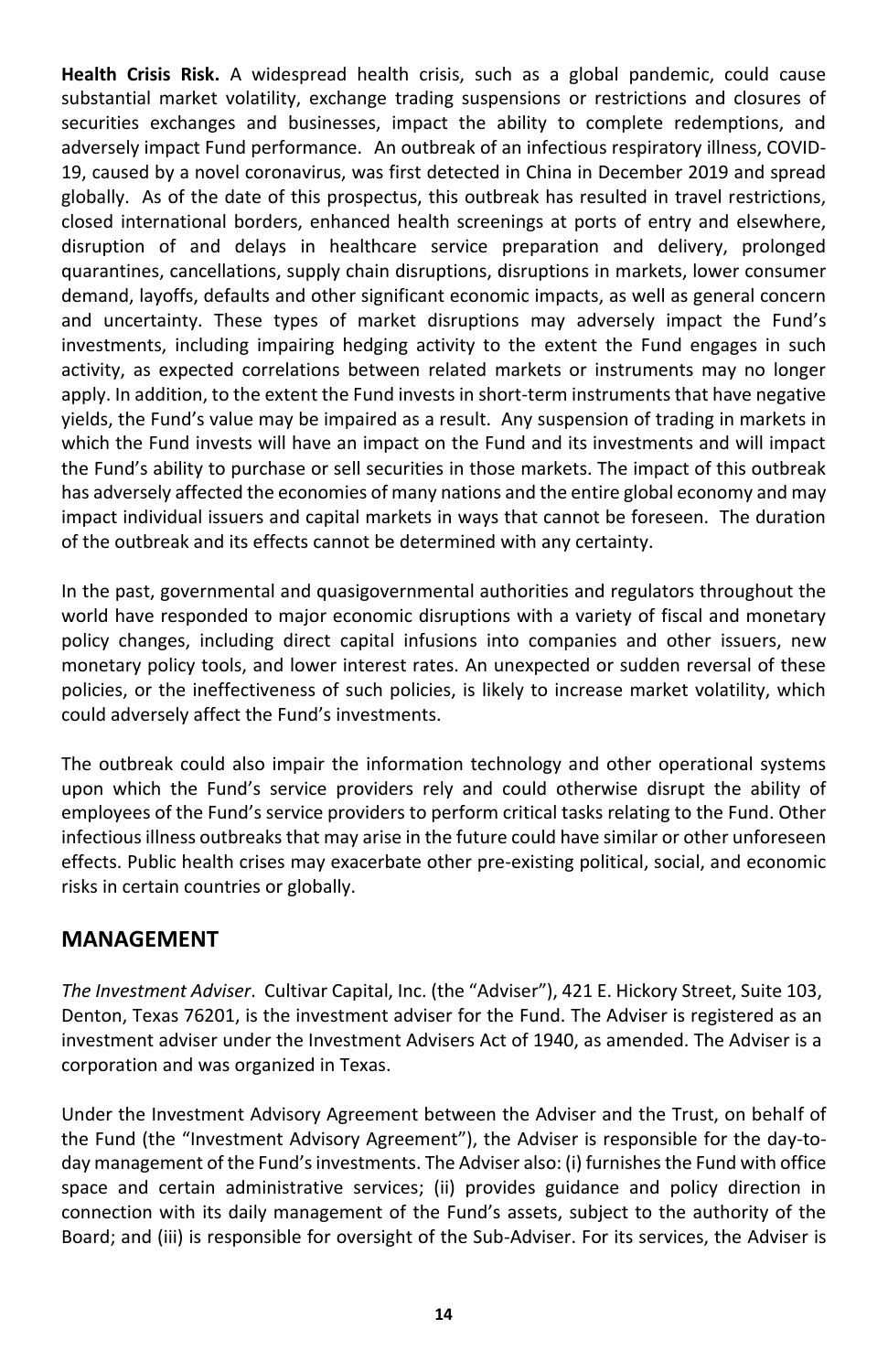entitled to receive an annual management fee calculated daily and payable monthly, as a percentage of the Fund's average daily net assets, at the rate of 0.87%.

Under the Investment Advisory Agreement, the Adviser has agreed, at its own expense and without reimbursement from the Fund, to pay all expenses of the Fund, except for: the fee paid to the Adviser pursuant to the Investment Advisory Agreement, interest expenses, taxes, acquired fund fees and expenses, brokerage commissions and any other portfolio transaction related expenses and fees arising out of transactions effected on behalf of the Fund, credit facility fees and expenses, including interest expenses, and litigation and indemnification expenses and other extraordinary expenses not incurred in the ordinary course of the Fund's business.

*The Sub-Adviser*. The Adviser has retained Toroso Asset Management (the "Sub-Adviser") to serve as sub-adviser for the Fund. The Sub-Adviser is responsible for handling the day-to-day management of the Fund's trading process, which includes creation and/or redemption basket processing. The Sub-Adviser does not select investments for the Fund's portfolio. The Sub-Adviser, which has its principal office at 898 N. Broadway, Suite 2, Massapequa, New York 11758, was formed in 2012 and provides investment advisory, investment research, and portfolio construction services to ETF clients. For its services, the Sub-Adviser is paid a subadvisory fee by the Adviser at the annual rate of 0.04% of the Fund's average daily net assets.

A discussion regarding the basis for the Board approving the Investment Advisory Agreement and Sub-Advisory Agreement for the Fund will be available in the Fund's semi-annual report for the period ending January 31, 2022, once that report is produced.

#### The Portfolio Managers

Adviser Portfolio Manager -- Mr. Thomas Muir, portfolio manager, is jointly responsible for the day-to-day management of the Fund's portfolio, including stock selection, investment monitoring and trading. Mr. Muir's background includes experience as an owner in an independent financial advisory practice for over 20 years. He formed Cultivar Capital, Inc., an independent registered investment advisory firm, in 2011 and is its President/CEO and sole shareholder. In addition, Mr. Muir is a licensed Certified Public Accountant (CPA) and a CFP® certificant. Mr. Muir has an extensive background in financial and tax planning. He spent his initial financial career in public accounting working primarily in the tax practice of Deloitte & Touche LLP and a regional firm, Anderson, Spector & Co., P.C. Mr. Muir graduated from the University of North Texas with his Bachelor of Science and Master of Science degrees in accounting in 1993.

Adviser Portfolio Manager -- Mr. Keith Henderson, portfolio manager, is jointly responsible for the day-to-day management of the Fund's portfolio, including stock selection, investment monitoring and trading. Mr. Henderson joined the Adviser in 2013 and has served in roles of increasing responsibility. He is now Vice President of Research for the Adviser. Mr. Henderson has over 13 years of capital market experience. Mr. Henderson's background includes experience as an investment adviser representative and research analyst. His primary focus has been financial modeling and analysis. Mr. Henderson graduated from the University of North Texas with his Bachelor of Applied Arts and Sciences in 2008 and Master of Economics in 2015.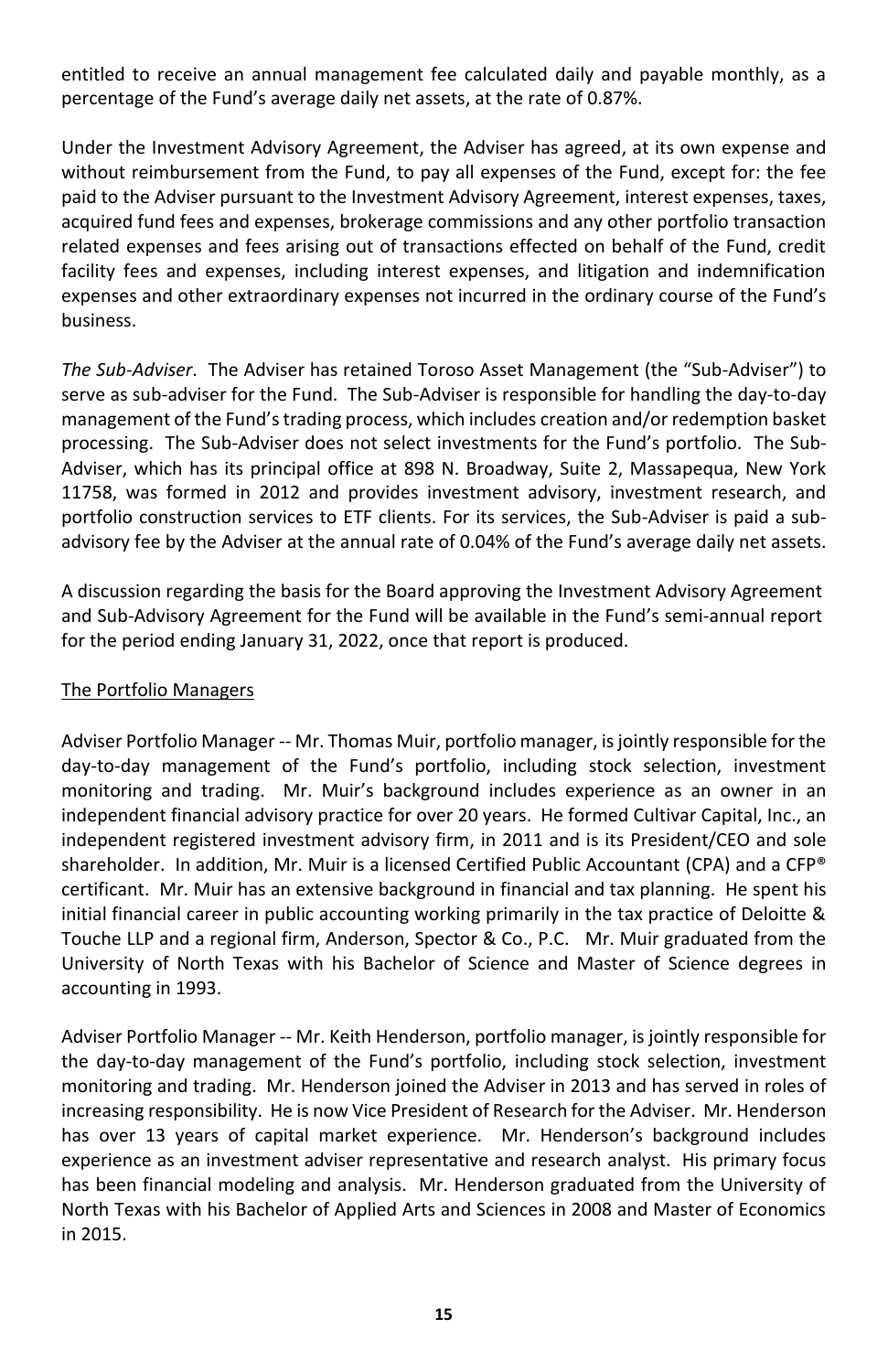The SAI provides additional information about the portfolio manager's compensation, other accounts managed by the portfolio manager, and the portfolio manager's ownership in the Fund.

#### The Trust

The Fund is a non-diversified series of the Trust, an open-end management investment company organized as a Delaware statutory trust on March 18, 2019. The Board supervises the operations of the Fund according to applicable state and federal law, and the Board is responsible for the overall management of the Fund's business affairs.

#### Portfolio Holdings

A description of the Fund's policies and procedures with respect to the disclosure of the Fund's portfolio securities is available in the Fund's SAI. Complete holdings are published on the Fund's website on a daily basis. Please visit the Fund's website at www.cultivarfunds.com. In addition, the Fund's complete holdings (as of the dates of such reports) are available in reports on Form N-PORT and Form N-CSR filed with the SEC.

# <span id="page-17-0"></span>**HOW TO BUY AND SELL SHARES**

Shares of the Fund are listed for trading on the Exchange. Share prices are reported in dollars and cents per share. Shares can be bought and sold on the secondary market throughout the trading day like other publicly traded shares and shares typically trade in blocks of less than a Creation Unit. There is no minimum investment required. Shares may only be purchased and sold on the secondary market when the Exchange is open for trading. The Exchange is open for trading Monday through Friday and is closed on weekends and the following holidays, as observed: New Year's Day, Martin Luther King, Jr. Day, Presidents' Day, Good Friday, Memorial Day, Independence Day, Labor Day, Thanksgiving Day and Christmas Day.

When buying or selling shares through a broker, you will incur customary brokerage commissions and charges, and you may pay some or all of the spread between the bid and the offered price in the secondary market on each leg of a round trip (purchase and sale) transaction.

APs may acquire shares directly from the Fund, and APs may tender their shares for redemption directly to the Fund, at NAV per share only in large blocks, or Creation Units, of at least 25,000 shares. Purchases and redemptions directly with the Fund must follow the Fund's procedures, which are described in the SAI.

Under normal circumstances, the Fund will pay out redemption proceeds to a redeeming AP within two days after the AP's redemption request is received, in accordance with the process set forth in the Fund's SAI and in the agreement between the AP and the Fund's distributor. However, the Fund reserves the right, including under stressed market conditions, to take up to seven days after the receipt of a redemption request to pay an AP, all as permitted by the Investment Company Act of 1940 (the "1940 Act"). The Fund anticipates regularly meeting redemption requests primarily through in-kind redemptions. However, the Fund reserves the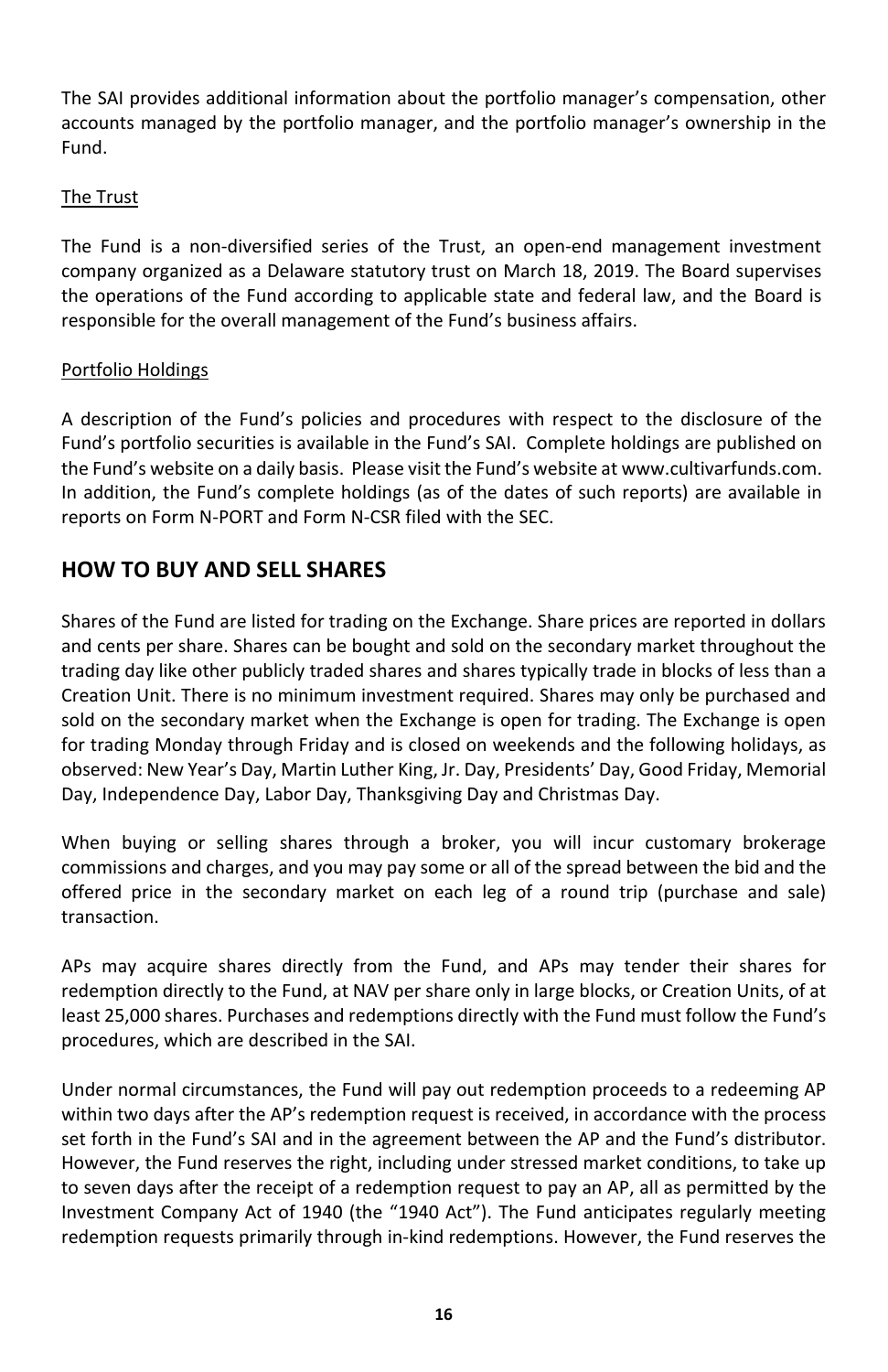right to pay redemption proceeds to an AP in cash. Cash used for redemptions will be raised from the sale of portfolio assets or may come from existing holdings of cash or cash equivalents.

The Fund may liquidate and terminate at any time without shareholder approval.

#### **Share Trading Prices**

The approximate value of shares, an amount representing on a per share basis the sum of the current market price of the securities accepted by the Fund in exchange for shares and an estimated cash component will be disseminated every 15 seconds throughout the trading day through the facilities of the Consolidated Tape Association. This approximate value should not be viewed as a "real-time" update of the NAV per share because the approximate value may not be calculated in the same manner as the NAV, which is computed once a day, generally at the end of the business day. The Fund is not involved in, or responsible for, the calculation or dissemination of the approximate value of the shares, and the Fund does not make any warranty as to the accuracy of these values.

#### **Book Entry**

Shares are held in book entry form, which means that no stock certificates are issued. The Depository Trust Company ("DTC") or its nominee is the record owner of all outstanding shares and is recognized as the owner of all shares for all purposes.

Investors owning shares are beneficial owners as shown on the records of DTC or its participants. DTC serves as the securities depository for all shares. Participants in DTC include securities brokers and dealers, banks, trust companies, clearing corporations and other institutions that directly or indirectly maintain a custodial relationship with DTC. As a beneficial owner of shares, you are not entitled to receive physical delivery of stock certificates or to have shares registered in your name, and you are not considered a registered owner of shares. Therefore, to exercise any right as an owner of shares, you must rely upon the procedures of DTC and its participants. These procedures are the same as those that apply to any other securities that you hold in book entry or "street name" form.

# <span id="page-18-0"></span>**FREQUENT PURCHASES AND REDEMPTIONS OF FUND SHARES**

Shares can only be purchased and redeemed directly from the Fund in Creation Units by APs, and the vast majority of trading in shares occurs on the secondary market. Because the secondary market trades do not directly involve the Fund, it is unlikely those trades would cause the harmful effects of market timing, including dilution, disruption of portfolio management, increases in the Fund's trading costs and the realization of capital gains. With regard to the purchase or redemption of Creation Units directly with the Fund, to the extent effected in-kind (*i.e.*, for securities), those trades do not cause the harmful effects that may result from frequent cash trades. To the extent trades are effected in whole or in part in cash, those trades could result in dilution to the Fund and increased transaction costs, which could negatively impact the Fund's ability to achieve its investment objective. However, direct trading by APs is critical to ensuring that shares trade at or close to NAV. The Fund also employ fair valuation pricing to minimize potential dilution from market timing. In addition, the Fund imposes transaction fees on purchases and redemptions of shares to cover the custodial and other costs incurred by the Fund in effecting trades. These fees increase if an investor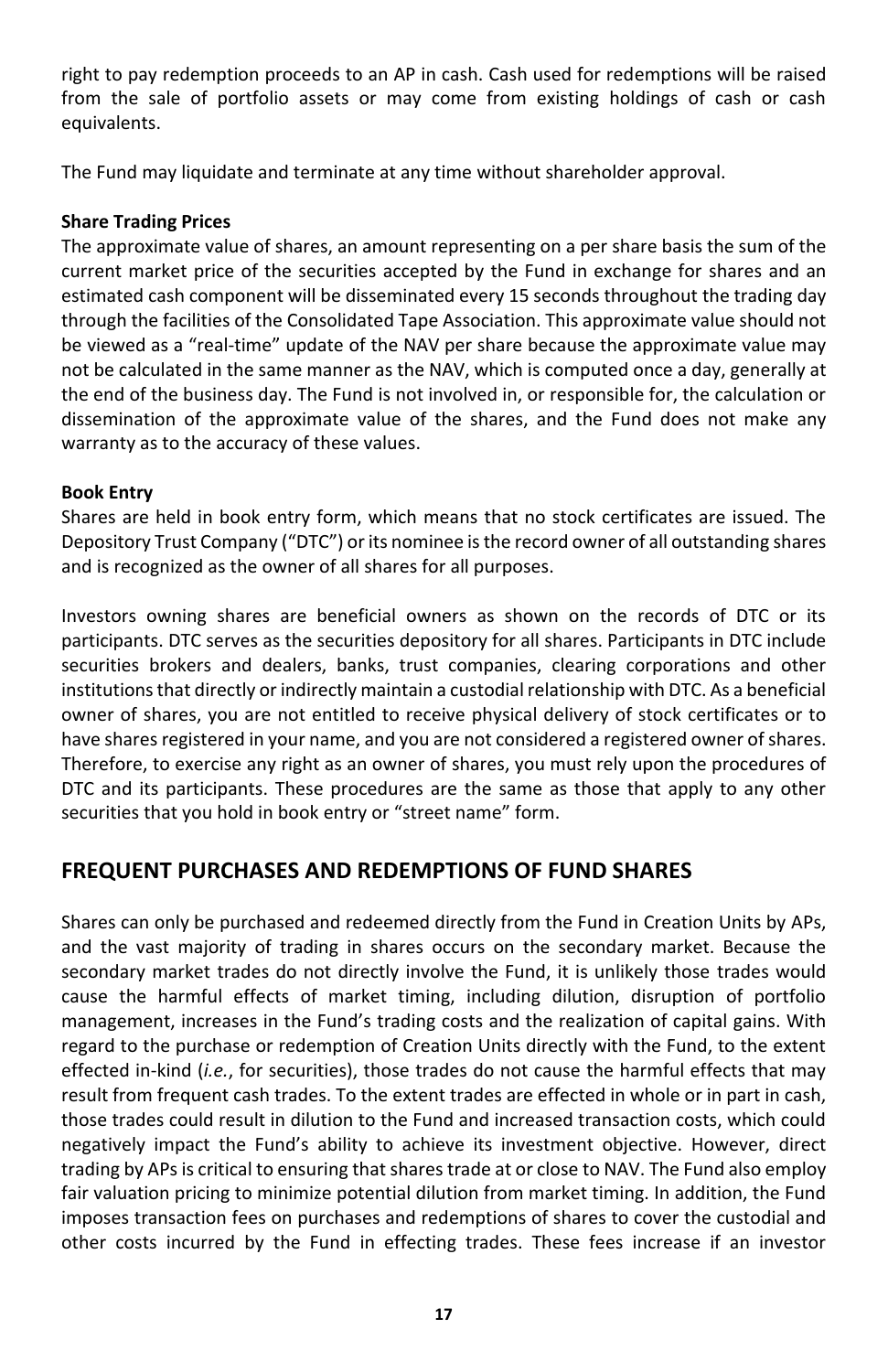substitutes cash in part or in whole for securities, reflecting the fact that the Fund's trading costs increase in those circumstances. Given this structure, the Trust has determined that it is not necessary to adopt policies and procedures to detect and deter market timing of the shares.

# <span id="page-19-0"></span>**DIVIDENDS, OTHER DISTRIBUTIONS AND TAXES**

Shares are traded throughout the day in the secondary market on a national securities exchange on an intra-day basis and are created and redeemed in-kind and/or for cash in Creation Units at each day's next calculated NAV. In-kind arrangements are designed to protect ongoing shareholders from the adverse effects on the Fund's portfolio that could arise from frequent cash redemption transactions. However, similar to a conventional mutual fund, the Fund expects to typically satisfy redemptions in cash. This may result in the Fund selling portfolio securities to obtain cash to meet net fund redemptions which can have an adverse tax impact on taxable shareholders. These sales may generate taxable gains for the ongoing shareholders of the fund, whereas the shares' in-kind redemption mechanism generally will not lead to a tax event for the Fund or its ongoing shareholders.

Ordinarily, dividends from net investment income, if any, are declared and paid at least annually by the Fund. The Fund will distribute its net realized capital gains, if any, to shareholders at least annually. The Fund may also pay a special distribution at the end of a calendar year to comply with federal tax requirements.

No dividend reinvestment service is provided by the Fund. Broker-dealers may make available the DTC book-entry Dividend Reinvestment Service for use by beneficial owners of the Fund for reinvestment of their dividend distributions. Beneficial owners should contact their broker to determine the availability and costs of the service and the details of participation therein. Brokers may require beneficial owners to adhere to specific procedures and timetables. If this service is available and used, dividend distributions of both income and realized gains will be automatically reinvested in additional whole shares of the Fund purchased in the secondary market.

Distributions in cash may be reinvested automatically in additional whole shares only if the broker through whom you purchased shares makes such option available.

#### **Taxes**

As with any investment, you should consider how your investment in shares will be taxed. The tax information in this Prospectus is provided as general information. You should consult your own tax professional about the tax consequences of an investment in shares.

Unless your investment in Fund shares is made through a tax-exempt entity or tax-deferred retirement account, such as an individual retirement account, you need to be aware of the possible tax consequences when:

- The Fund makes distributions,
- You sell your shares listed on the Exchange, and
- You purchase or redeem Creation Units.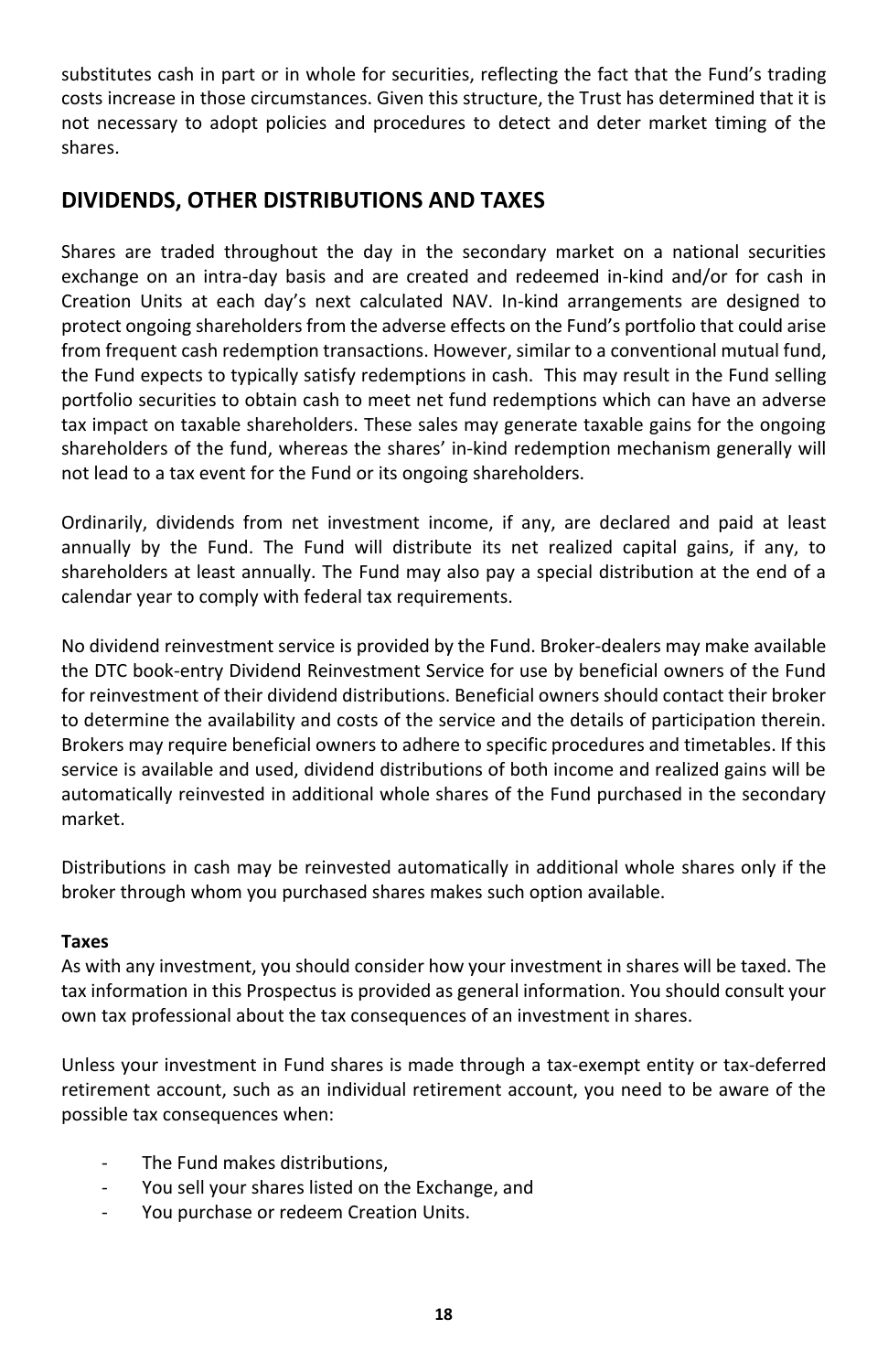#### **Taxes on Distributions**

Distributions from the Fund's net investment income, including net short-term capital gains, if any, are taxable to you as ordinary income, except that the Fund's dividends attributable to its "qualified dividend income" (*i.e*., dividends received on stock of most domestic and certain foreign corporations with respect to which the Fund satisfies certain holding period and other restrictions), if any, generally are subject to federal income tax for non-corporate shareholders who satisfy those restrictions with respect to their shares at the rate for net capital gain. A part of the Fund's dividends also may be eligible for the dividends-received deduction allowed to corporations -- the eligible portion may not exceed the aggregate dividends the Fund receives from domestic corporations subject to federal income tax (excluding REITs) and excludes dividends from foreign corporations -- subject to similar restrictions. However, dividends a corporate shareholder deducts pursuant to that deduction are subject indirectly to the federal alternative minimum tax. A higher portfolio turnover rate may indicate higher transaction costs and may result in higher taxes when Fund shares are held in a taxable account. These costs, which are not reflected in annual Fund operating expenses, affect the Fund's performance.

In general, your distributions are subject to federal income tax when they are paid, whether you take them in cash or reinvest them in the Fund (if that option is available). Distributions reinvested in additional shares through the means of a dividend reinvestment service, if available, will be taxable to shareholders acquiring the additional shares to the same extent as if such distributions had been received in cash. Distributions of net long-term capital gains, if any, in excess of net short-term capital losses are taxable as long-term capital gains, regardless of how long you have held the shares.

Distributions in excess of the Fund's current and accumulated earnings and profits are treated as a tax-free return of capital to the extent of your basis in the shares and as capital gain thereafter. A distribution will reduce the Fund's NAV per share and may be taxable to you as ordinary income or capital gain (as described above) even though, from an investment standpoint, the distribution may constitute a return of capital.

By law, the Fund is required to withhold 24% of your distributions and redemption proceeds if you have not provided the Fund with a correct Social Security number or other taxpayer identification number and in certain other situations.

#### **Taxes on Sales of Exchange-Listed Shares**

Any capital gain or loss realized upon a sale of shares is generally treated as long-term capital gain or loss if the shares have been held for more than one year and as short-term capital gain or loss if the shares have been held for one year or less. The ability to deduct capital losses from sales of shares may be limited.

#### **Taxes on Purchase and Redemption of Creation Units**

An AP who exchanges securities for Creation Units generally will recognize a gain or a loss equal to the difference between the market value of the Creation Units at the time of the exchange and the sum of the exchanger's aggregate basis in the securities surrendered plus any Cash Component it pays. An AP who exchanges Creation Units for securities will generally recognize a gain or loss equal to the difference between the exchanger's basis in the Creation Units and the sum of the aggregate market value of the securities received plus any cash equal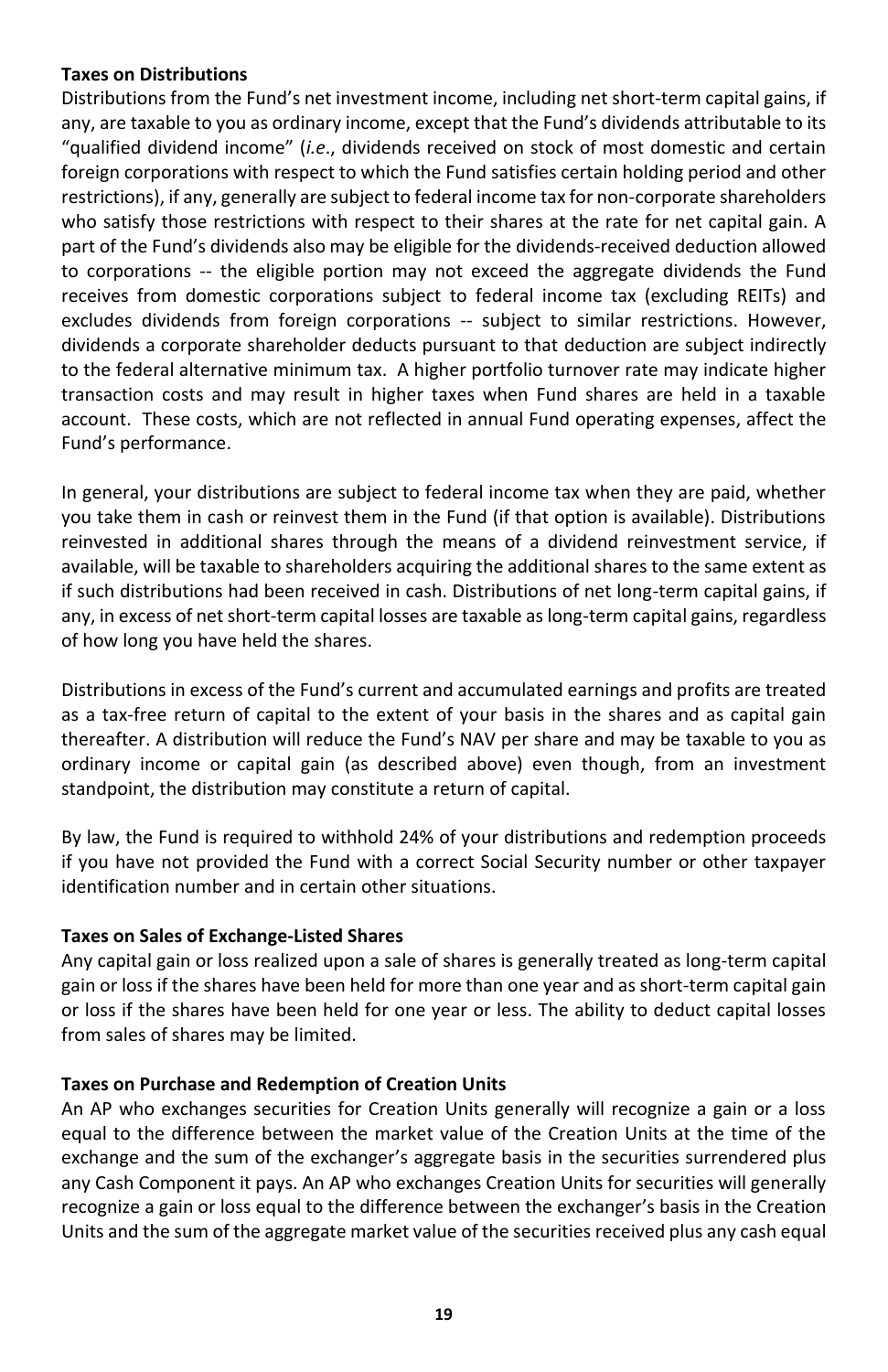to the difference between the NAV of the shares being redeemed and the value of the securities. The Internal Revenue Service ("IRS"), however, may assert that a loss realized upon an exchange of securities for Creation Units cannot be deducted currently under the rules governing "wash sales" or for other reasons. Persons exchanging securities should consult their own tax advisor with respect to whether wash sale rules apply and when a loss might be deductible.

Any capital gain or loss realized upon redemption of Creation Units is generally treated as longterm capital gain or loss if the shares have been held for more than one year and as short-term capital gain or loss if the shares have been held for one year or less.

If you purchase or redeem Creation Units, you will be sent a confirmation statement showing how many shares you purchased or sold and at what price. See "Tax Status" in the SAI for a description of the newly effective requirement regarding basis determination methods applicable to share redemptions and the Fund's obligation to report basis information to the IRS.

At the time this prospectus was prepared, there were various legislative proposals under consideration that would amend the Internal Revenue Code. At this time, though, it is not possible to determine whether any of these proposals will become law and how these changes might affect the Fund or its shareholders.

The foregoing discussion summarizes some of the possible consequences under current federal tax law of an investment in the Fund. It is not a substitute for personal tax advice. Consult your personal tax advisor about the potential tax consequences of an investment in the shares under all applicable tax laws. See "Tax Status" in the SAI for more information.

# **FUND SERVICE PROVIDERS**

*Commonwealth Fund Services, Inc.* (the "Administrator") is the Fund's administrator. The firm is primarily in the business of providing administrative services to retail and institutional mutual funds and ETFs.

*Citi Fund Services Ohio, Inc.* ("Citi") serves as the Fund's fund accountant and transfer agent, and it provides certain other services to the Fund not provided by the Administrator. Citi is primarily in the business of providing administrative, fund accounting and transfer agent services to retail and institutional ETFs and mutual funds.

*Citibank, N.A.*, serves as the Fund's custodian.

*Foreside Fund Services, LLC* (the "Distributor") serves as the Distributor of Creation Units for the Fund on an agency basis. The Distributor does not maintain a secondary market in the Fund's shares.

*Practus, LLP* services as legal counsel to the Trust and the Fund.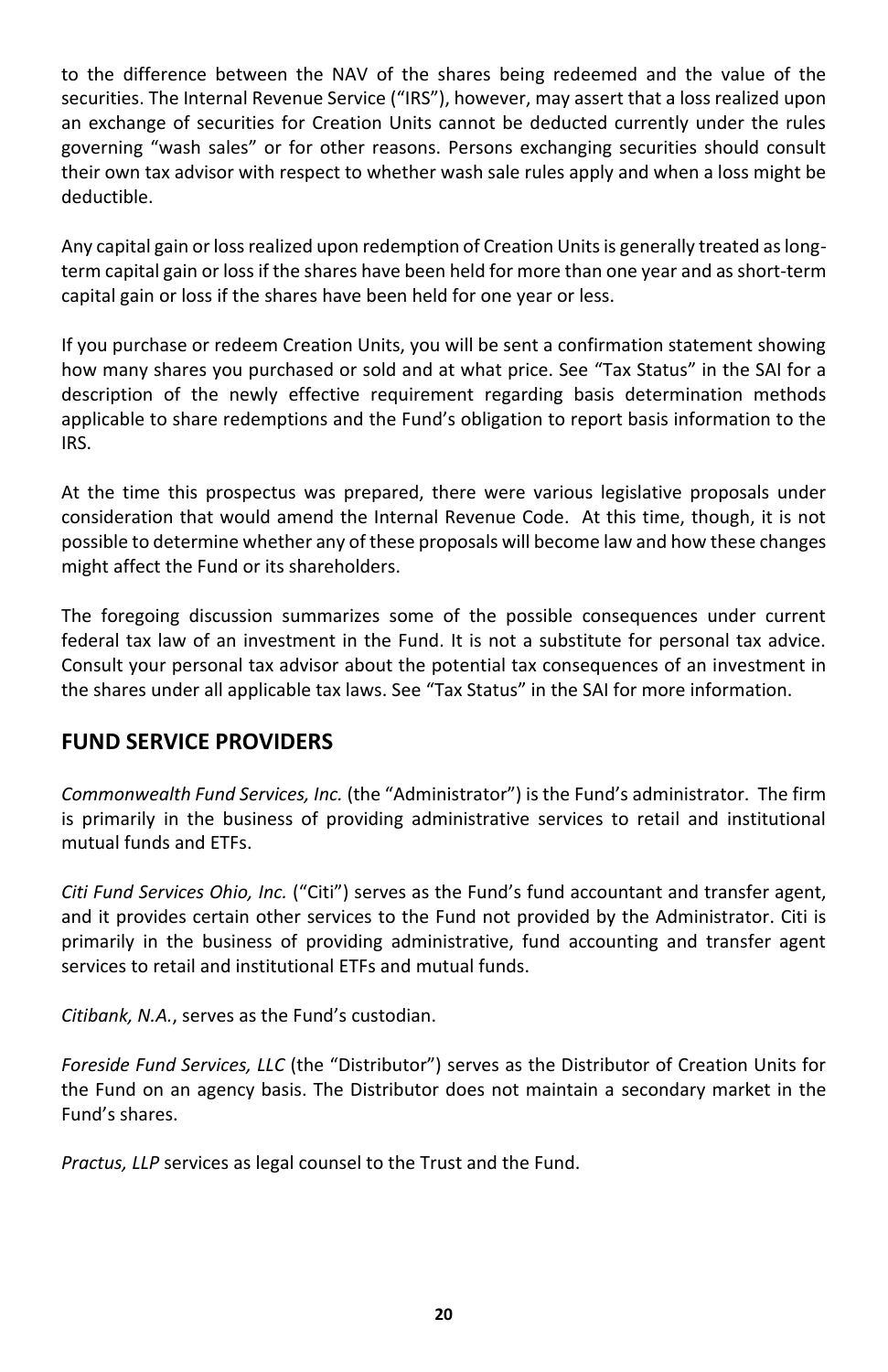*Cohen & Company, Ltd.* serves as the Fund's independent registered public accounting firm. The independent registered public accounting firm is responsible for auditing the annual financial statements of the Fund.

## **OTHER INFORMATION**

#### **Continuous Offering**

The method by which Creation Units of shares are created and traded may raise certain issues under applicable securities laws. Because new Creation Units of shares are issued and sold by the Fund on an ongoing basis, a "distribution," as such term is used in the Securities Act of 1933, as amended (the "Securities Act"), may occur at any point. Broker-dealers and other persons are cautioned that some activities on their part may, depending on the circumstances, result in their being deemed participants in a distribution in a manner which could render them statutory underwriters and subject them to the prospectus delivery requirement and liability provisions of the Securities Act.

For example, a broker-dealer firm or its client may be deemed a statutory underwriter if it takes Creation Units after placing an order with the Distributor, breaks them down into constituent shares and sells the shares directly to customers or if it chooses to couple the creation of a supply of new shares with an active selling effort involving solicitation of secondary market demand for shares. A determination of whether one is an underwriter for purposes of the Securities Act must take into account all the facts and circumstances pertaining to the activities of the broker-dealer or its client in the particular case, and the examples mentioned above should not be considered a complete description of all the activities that could lead to a characterization as an underwriter.

Broker-dealer firms should also note that dealers who are not "underwriters" but are effecting transactions in shares, whether or not participating in the distribution of shares, are generally required to deliver a prospectus. This is because the prospectus delivery exemption in Section 4(3) of the Securities Act is not available in respect of such transactions as a result of Section 24(d) of the 1940 Act. As a result, broker-dealer firms should note that dealers who are not "underwriters" but are participating in a distribution (as contrasted with engaging in ordinary secondary market transactions) and thus dealing with the shares that are part of an overallotment within the meaning of Section 4(3)(C) of the Securities Act, will be unable to take advantage of the prospectus delivery exemption provided by Section 4(3) of the Securities Act. For delivery of prospectuses to exchange members, the prospectus delivery mechanism of Rule 153 under the Securities Act is only available with respect to transactions on a national exchange.

Dealers effecting transactions in the shares, whether or not participating in this distribution, are generally required to deliver a Prospectus. This is in addition to any obligation of dealers to deliver a Prospectus when acting as underwriters.

#### **Premium/Discount Information**

When available, information regarding how often the shares of the Fund traded on the Exchange at a price above (*i.e.,* at a premium) or below (*i.e.* at a discount) the NAV of the Fund will be available at www.cultivarfunds.com.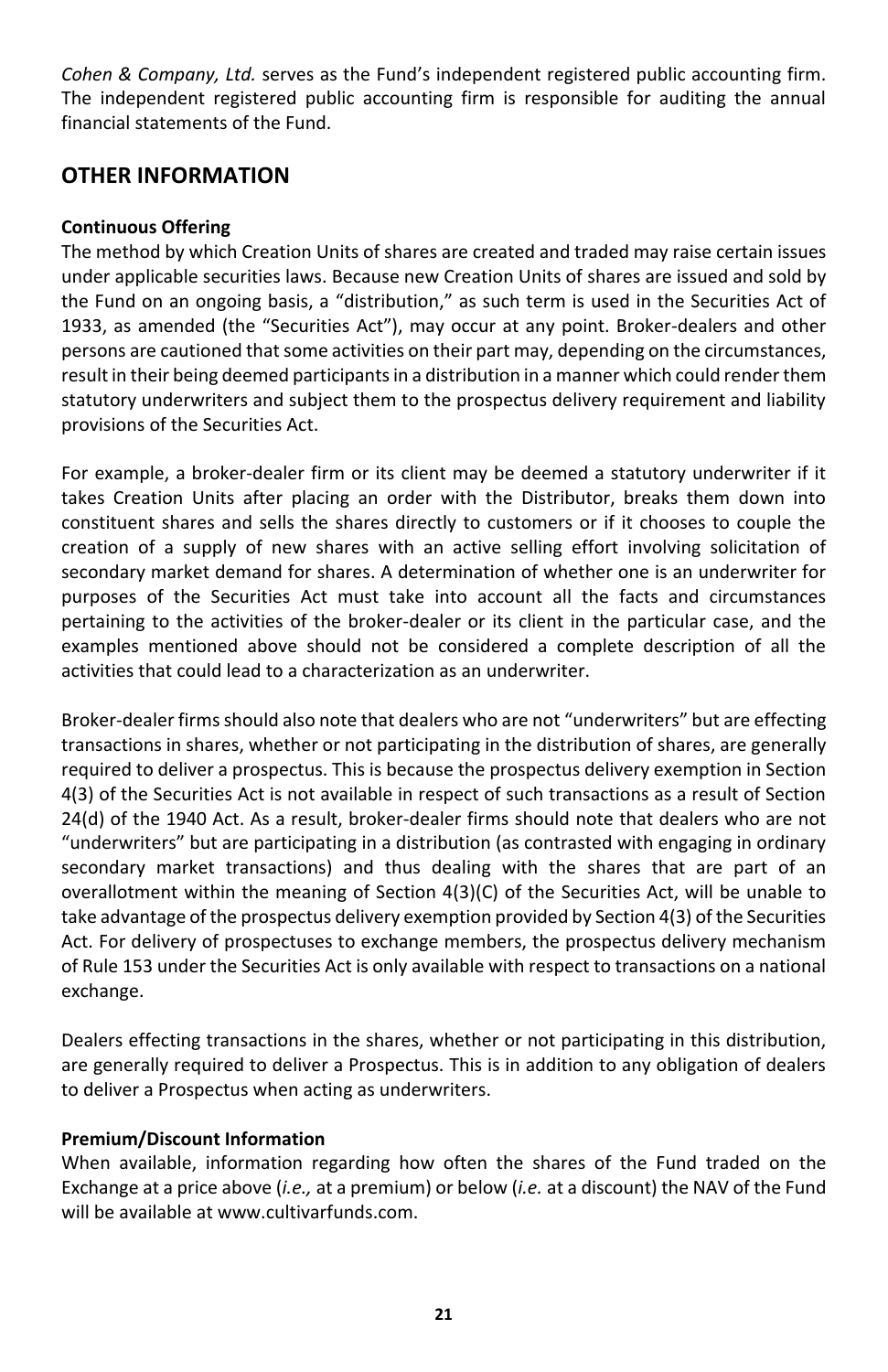#### **Householding**

For shareholders that have requested paper copies of the prospectus, annual and semiannual report, the Fund will mail only one copy of each document to those addresses shared by two or more accounts. If you wish to receive individual copies of these documents, please call the Fund at 833-930-2229 on days the Fund is open for business or contact your financial institution. The Fund will begin sending you individual copies thirty days after receiving your request.

# <span id="page-23-0"></span>**FINANCIAL HIGHLIGHTS**

Because the Fund has not yet commenced operations as of the date hereof, no financial highlights are available. In the future, financial highlights will be presented in this section of the Prospectus.